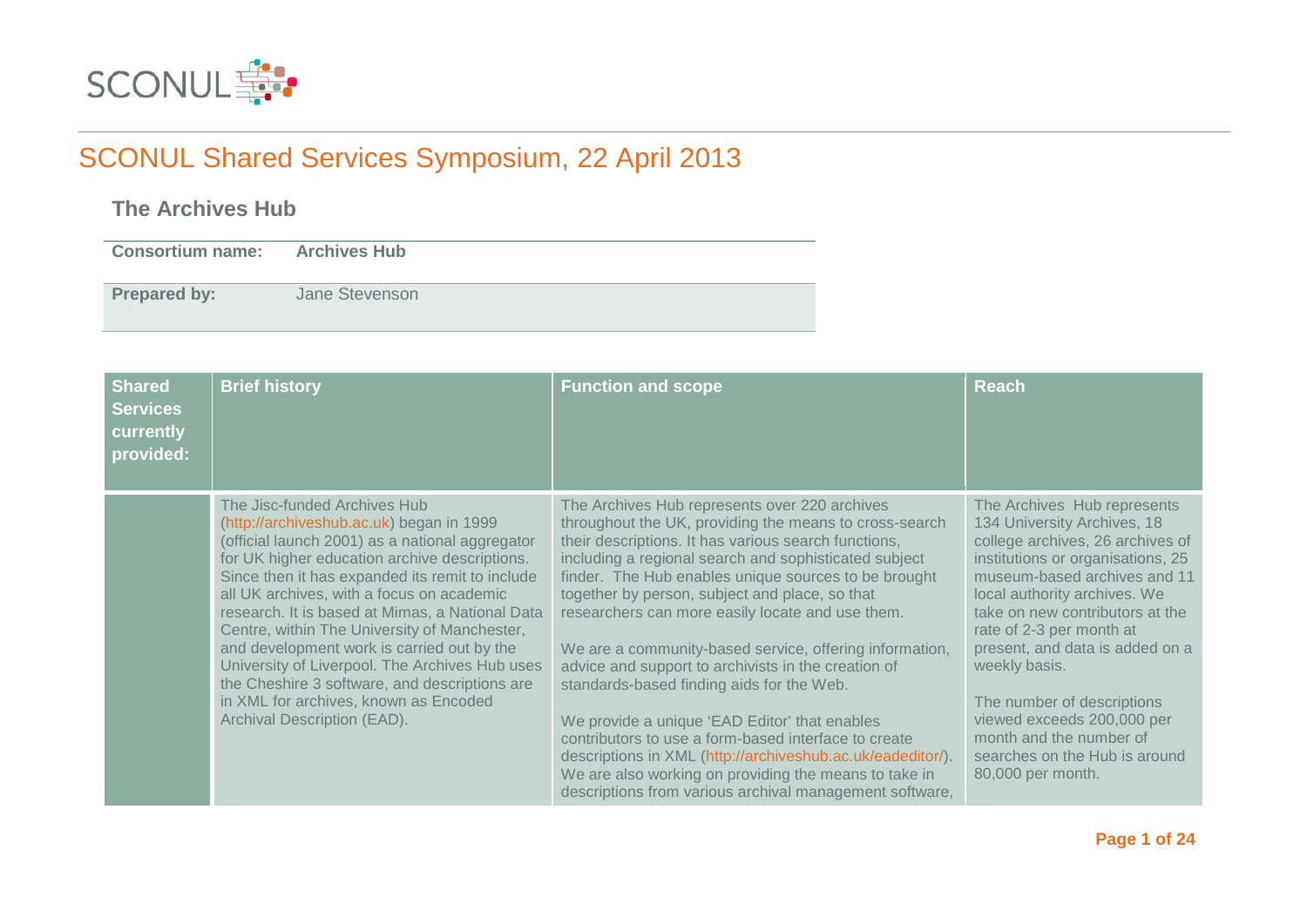

|  | and we provide an Excel template that can be converted<br>into XML.<br>We are currently working on a low-cost means to enable<br>contributors to maintain a local search/retrieve interface<br>for their own data, using our API to feed the data in from<br>the central data store.<br>We have led the way in the creation of RDF Linked Data<br>for archives, and have provided full documentation for<br>this on our 'Locah' blog: http://archiveshub.ac.uk/locah/ | The Archives Hub is widely<br>used by academics,<br>postgraduates and other<br>researchers, and it is heavily<br>used by contributing institutions,<br>both as an administrative tool<br>and as a means to help<br>researchers locate archives. |
|--|-----------------------------------------------------------------------------------------------------------------------------------------------------------------------------------------------------------------------------------------------------------------------------------------------------------------------------------------------------------------------------------------------------------------------------------------------------------------------|-------------------------------------------------------------------------------------------------------------------------------------------------------------------------------------------------------------------------------------------------|
|  |                                                                                                                                                                                                                                                                                                                                                                                                                                                                       |                                                                                                                                                                                                                                                 |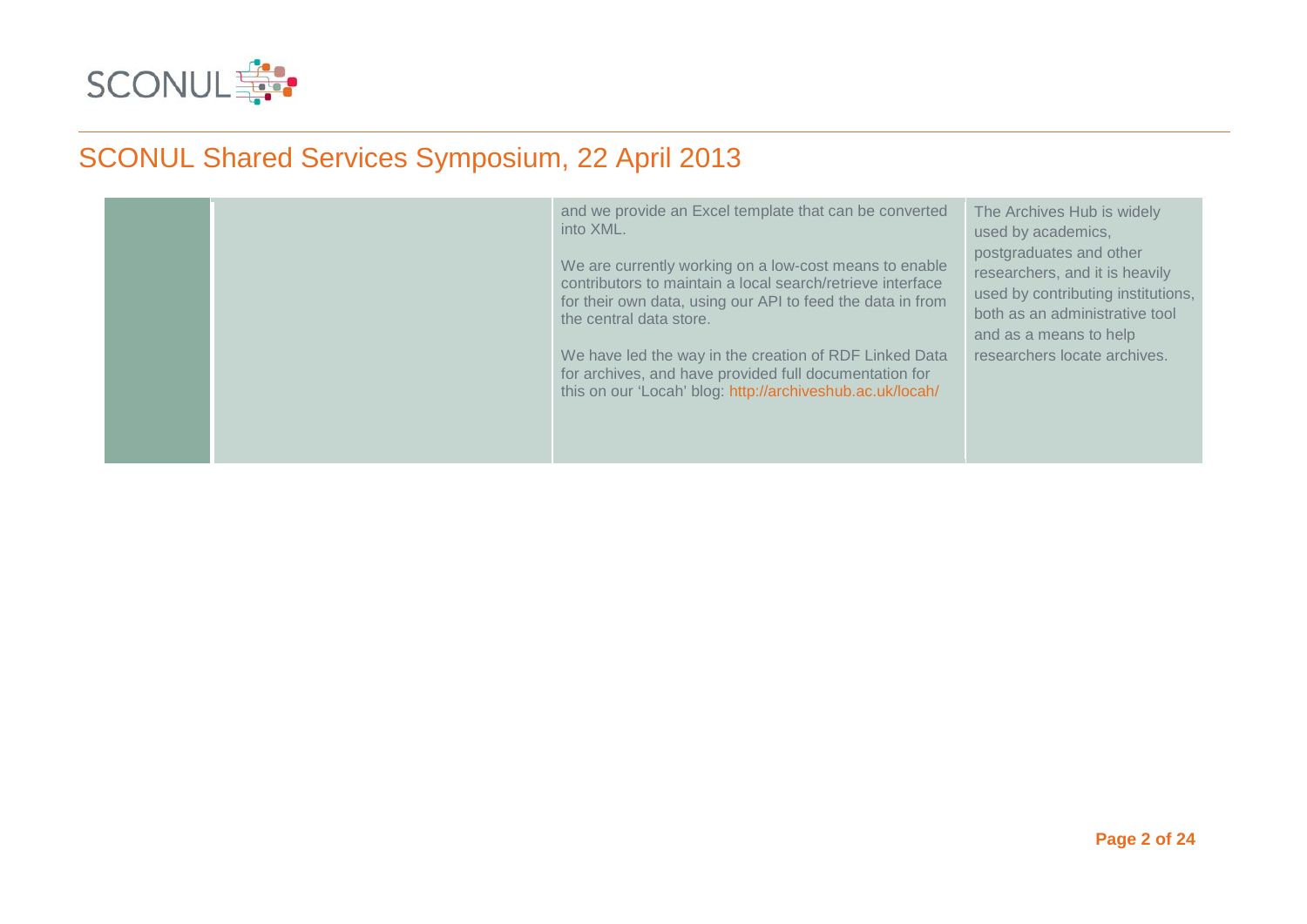

**CONUL** (to be provided separately)

| <b>Consortium name:</b> | <b>Consortium National University and Research Libraries</b><br>(CONUL)                  |  |
|-------------------------|------------------------------------------------------------------------------------------|--|
|                         | <b>Irish University Association Librarians Group (IUALG)</b>                             |  |
| <b>Prepared by:</b>     | Gobnait O'Riordan, Director, Library and Information Services,<br>University of Limerick |  |

| <b>Shared Services currently</b><br>provided:                                    | <b>Brief history</b>                                                                                                                                                                                                 | <b>Function and scope</b>                                                                                                                                                                                                                                                     | <b>Reach</b>                                                                                                                                                                                                              |
|----------------------------------------------------------------------------------|----------------------------------------------------------------------------------------------------------------------------------------------------------------------------------------------------------------------|-------------------------------------------------------------------------------------------------------------------------------------------------------------------------------------------------------------------------------------------------------------------------------|---------------------------------------------------------------------------------------------------------------------------------------------------------------------------------------------------------------------------|
| <b>Irish Research eLibrary</b><br>(IReL) IUALG<br>http://www.irelibrary.ie/      | Nationally funded electronic research<br>library to support STM established by<br>IUALG in 2004 and expanded to<br>incorporate HSS resources in 2006.                                                                | Consortium subscriptions to e<br>journals, databases and limited<br>selection of e books. Managed by<br><b>IUALG through a company IRIS</b><br>owned by the universities.<br>IReL also manages Science Direct<br>subscription for IUALG, DIT and<br>Institutes of Technology. | <b>IUALG</b> full access<br>Royal College of Surgeons in Ireland<br>selected access. Access to 3<br>resources provided to other education<br><i>institutes</i><br>HEA requests wider public service<br><i>involvement</i> |
| Rian - Pathways to Irish<br><b>Research</b><br><b>IUALG</b><br>http://rian.ie/en | Rian originated from an IUALG project<br>funded by Government Strategic<br>Investment Fund in 2007 to set up IR's in<br>each university which would be linked to a<br>national portal. RIAN was launched in<br>2009. | An national portal for Open Access<br>to Irish university research<br>harvested from the university<br>libraries institutional repositories                                                                                                                                   | Initially the IUA libraries but extended<br>to include DIT. Currently reviewing<br>policy and operations following strong<br>demand to include other education and<br>research organisations                              |
| <b>Academic and National</b>                                                     | Cooperative founded in 1995 to identify<br>training needs of member libraries and<br>provide a training and development                                                                                              | Annual training programme<br>developed and each member library<br>takes responsibility to organises                                                                                                                                                                           | National Library, IUA Libraries, 2<br>Northern Ireland University Libraries,<br>RCSI, Dublin Institute of Technology                                                                                                      |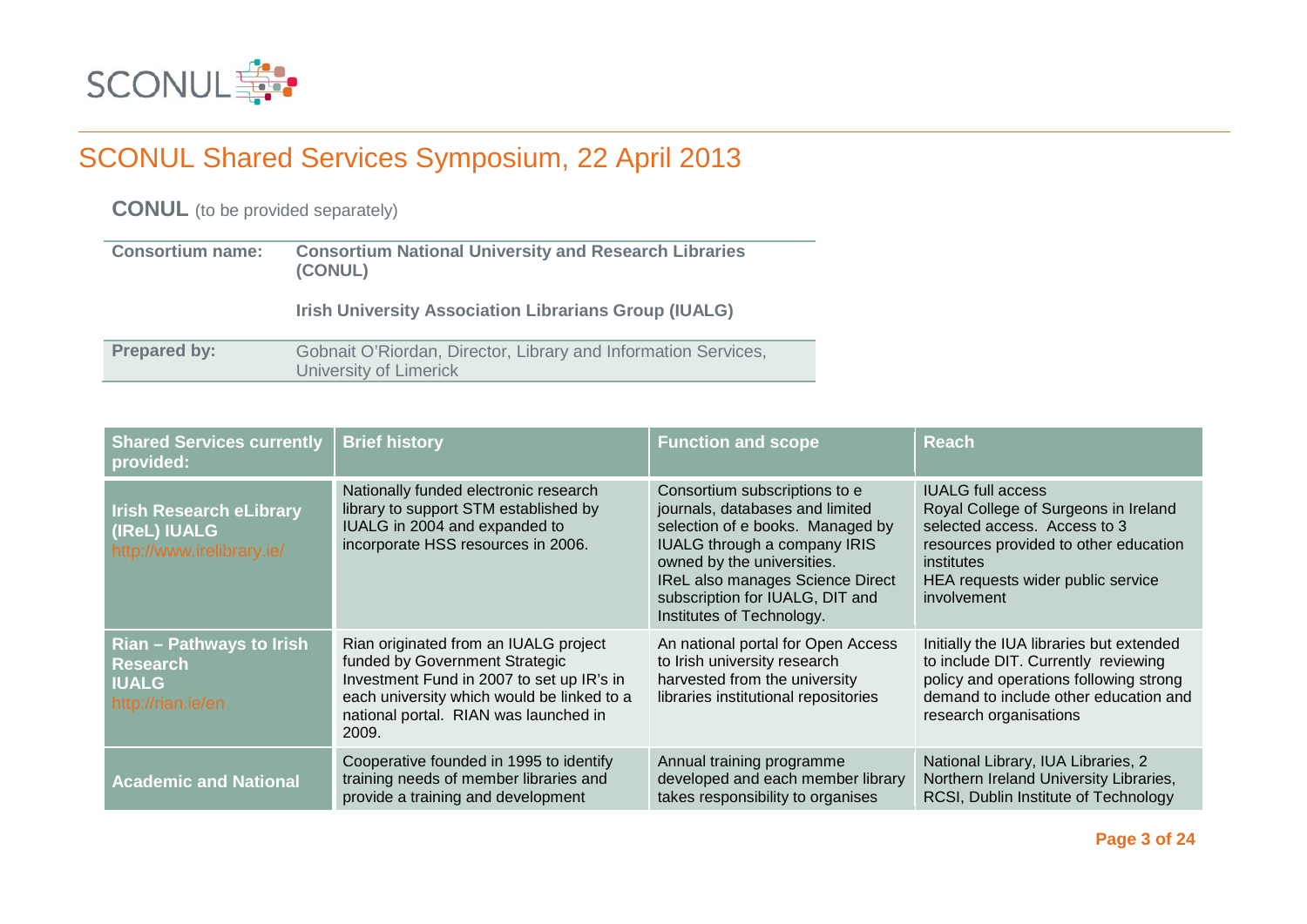

| <b>Library Cooperative</b><br>programme. In 2013 ANLTC is being<br>reconstituted as a sub group of CONUL<br>(ANLTC)<br>www.anltc.je | one event each year. |
|-------------------------------------------------------------------------------------------------------------------------------------|----------------------|
|-------------------------------------------------------------------------------------------------------------------------------------|----------------------|

| <b>Shared Services under</b><br>development:                                                                                | <b>Development status</b>                                                                                                                                                     | <b>Function and scope</b>                                                                                                                                   | <b>Reach</b> |
|-----------------------------------------------------------------------------------------------------------------------------|-------------------------------------------------------------------------------------------------------------------------------------------------------------------------------|-------------------------------------------------------------------------------------------------------------------------------------------------------------|--------------|
| <b>Detailed Business plan,</b><br>facilities requirements<br>and budget completed.<br>Seeking funding.                      | Shared storage facility proposal developed<br>by National Library of Ireland and Trinity<br>College Dublin with provision to<br>accommodate storage of all CONUL<br>Libraries | Originated from a CONUL feasibility<br>study. Initiated by IUA but<br>expanded to include CONUL.<br>National Library and TCD<br>proceeded with the project. |              |
| <b>Scoping document</b><br>completed by IUA.<br><b>Uploading of records to</b><br><b>OCLC almost complete.</b>              | To provide federated access library<br>catalogues to become a portal to the<br>distributed national research collection.                                                      | IUA Libraries and extended to all<br><b>CONUL</b> libraries                                                                                                 |              |
| <b>Feasibility study</b><br>completed<br><b>Requirements for an</b><br>integrated approach<br>completed.<br>Project paused. | Shared delivery of LMS and ERMS, D2D                                                                                                                                          | <b>IUA Libraries</b>                                                                                                                                        |              |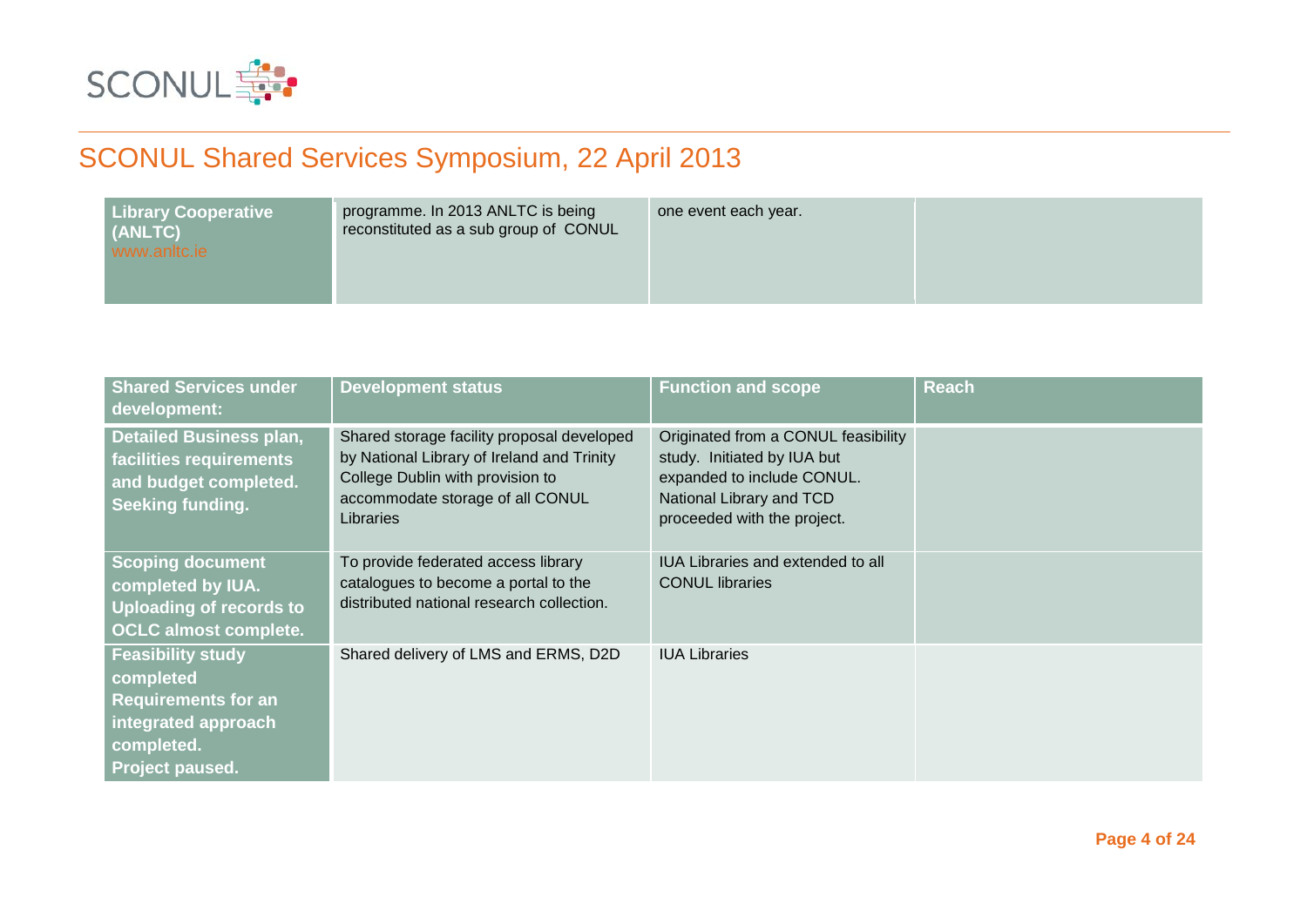

### **The M25 Consortium of Academic Libraries**

**Consortium name:** The M25 Consortium of Academic Libraries

**Prepared by:** John Tuck, Chair of M25 Consortium of Academic Libraries

| <b>Shared Services</b><br>currently provided: | <b>Brief history</b>                                             | <b>Function and scope</b>                                                                                                                                                                                                                                                                               | <b>Reach</b>                                                                                                                                       |
|-----------------------------------------------|------------------------------------------------------------------|---------------------------------------------------------------------------------------------------------------------------------------------------------------------------------------------------------------------------------------------------------------------------------------------------------|----------------------------------------------------------------------------------------------------------------------------------------------------|
| cpd25                                         | Originated in 2002;<br>awarded CILIP seal<br>of approval in 2007 | To provide value for money staff development and training for all<br>levels of library staff; to foster good practice amongst members<br>and to facilitate exchange of experience                                                                                                                       | For all library staff of all 58 Consortium<br>members and beyond                                                                                   |
| Search25                                      | Had origins in<br>InforM25 which was<br>launched in 2001         | New, JISC-funded, regional resource discovery tool, superseding<br>InforM25 in 2012 and providing access to the library catalogues<br>of up to 50 Consortium members. Facilitates library hopping for<br>members of the M25 Consortium's libraries and provides details<br>on access to those libraries | Members of the M25 Consortium's<br>libraries through the SCONUL and M25<br>access schemes. Can be used as a<br>discovery tool by anyone, anywhere. |
| Directors' Room<br>and Staff Room             | Directors' Room<br>launched in 2009;<br>Staff Room in 2010       | Online communication and networking tools. Directors' Room<br>enables discussion of issues and knowledge sharing in a<br>confidential environment; Staff Room is a networking tool for all<br>staff.                                                                                                    | Directors' Room is for Directors only;<br>Staff Room is for every member of staff<br>throughout the Consortium libraries.                          |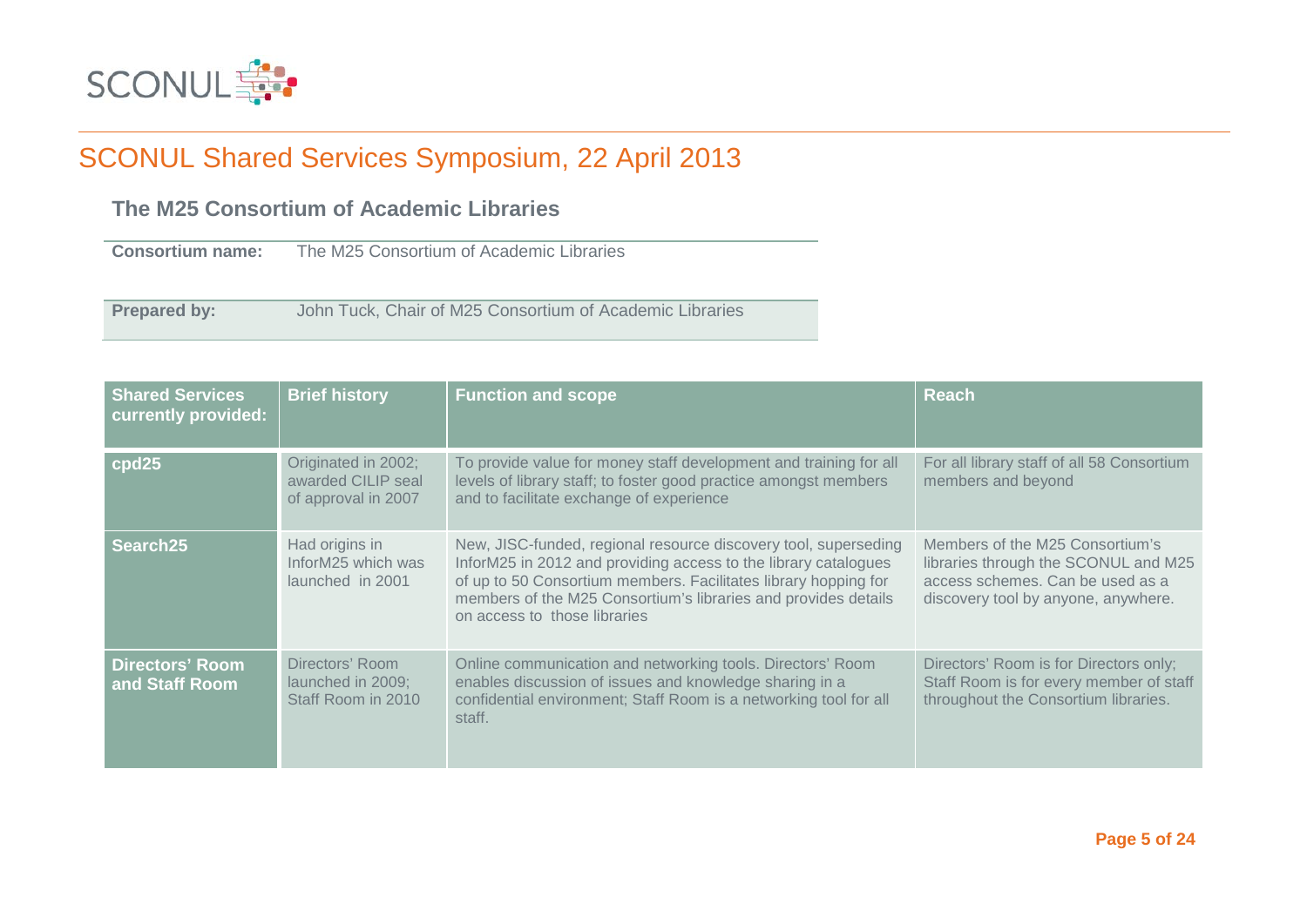

| <b>M25 Consortium</b><br><b>Access &amp;</b><br><b>Borrowing</b><br><b>Scheme</b> | Originated in 1999;<br>in current guise<br>since June 2004               | With regard to HEIs, now superseded by SCONUL Access<br>scheme. However, remains of great value to non HEI members of<br>the Consortium | Open to non-HEFCE funded members<br>of the Consortium to enable their<br>research staff and students to access<br>and borrow from all libraries within the<br>M25. |
|-----------------------------------------------------------------------------------|--------------------------------------------------------------------------|-----------------------------------------------------------------------------------------------------------------------------------------|--------------------------------------------------------------------------------------------------------------------------------------------------------------------|
| <b>Events as a Shared</b><br><b>Service</b>                                       | Annual conference,<br>$2010 -$ ; annual<br>networking event,<br>$2005 -$ | Important annual events bringing together a wide range of<br>members from across the Consortium and beyond.                             | Open to all Consortium members -<br>and externally in case of Annual<br>conference.                                                                                |

| <b>Shared Services</b><br>under<br>development:      | <b>Development status</b>                                                                                                                     | <b>Function and scope</b>                                                                                                                                                                                                                          | <b>Reach</b>                                                           |
|------------------------------------------------------|-----------------------------------------------------------------------------------------------------------------------------------------------|----------------------------------------------------------------------------------------------------------------------------------------------------------------------------------------------------------------------------------------------------|------------------------------------------------------------------------|
| <b>E-books (patron</b><br>driven acquisition<br>PDA) | Considering next steps following<br>successful completion of E-BASS25 (E-<br>Books Acquisition as a Shared Service)<br>project funded by Jisc | E-BASS25 identified four PDA business models for e-<br>books. Next step is to consider feasibility of a consortial<br>PDA initiative run by the Consortium or via the Consortium                                                                   | Would be accessible<br>to institutions opting in<br>to initiative      |
| <b>Customer Services</b>                             | Customer Services Group set up in 2012                                                                                                        | Aims are to: share knowledge of new developments in<br>customer services; best practice; benchmarking etc $-$ and<br>to develop methods for improving customer service,<br>especially where there is potential for active collaborative<br>working | Consortium members<br>and more widely to<br>whole library<br>community |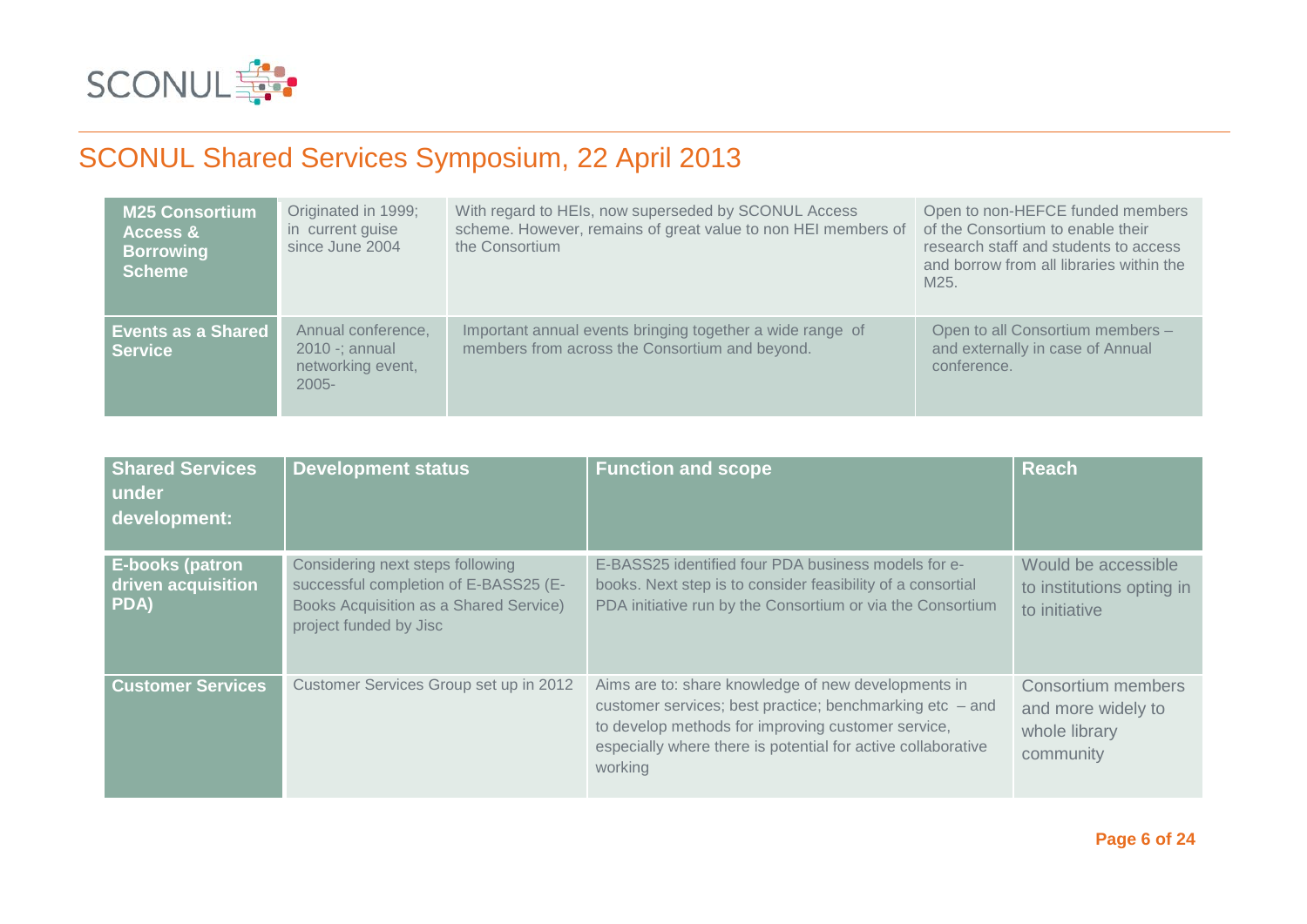

### **the Northern Collaboration**

| <b>Consortium name:</b> | <b>Northern Collaboration</b> |
|-------------------------|-------------------------------|
| <b>Prepared by:</b>     | Liz Jolly and Sue White       |

| <b>Shared Services currently</b><br>provided:                                                                     | <b>Brief history</b>                                                                                                                                                                                                                                                                                         | <b>Function and scope</b>                                                                                                                                                                                                                                                                                                                        | <b>Reach</b>                                                                                                                                |
|-------------------------------------------------------------------------------------------------------------------|--------------------------------------------------------------------------------------------------------------------------------------------------------------------------------------------------------------------------------------------------------------------------------------------------------------|--------------------------------------------------------------------------------------------------------------------------------------------------------------------------------------------------------------------------------------------------------------------------------------------------------------------------------------------------|---------------------------------------------------------------------------------------------------------------------------------------------|
| <b>Pilot to start 1st May</b><br>2013: Shared out of hours<br>virtual enquiry service in<br>partnership with OCLC | Northern Collaboration is a group of twenty eight higher<br>education libraries in the north of England formed in 2011<br>with the aim of providing a framework within which libraries<br>can work together to improve the quality of services, to be<br>more efficient, and to explore new business models. | Pilot service will offer a first point<br>of contact for library enquiries<br>between 5pm and 9.00am<br>Monday to Friday and all day<br>Saturday and Sunday.<br><b>Enquiries entered using Question</b><br>Point software widget on each<br>library's website.<br>Enquires will be dealt with by<br>members of OCLC's Reference<br>Co-operative. | Pilot with seven<br>members of project<br>group.<br>If successful, will roll out<br>to other interested<br>members of the<br>Collaboration. |

| <b>Shared Services under</b> | Development status | <b>Function and scope</b> | <b>Reach</b> |
|------------------------------|--------------------|---------------------------|--------------|
| development:                 |                    |                           |              |
|                              |                    |                           |              |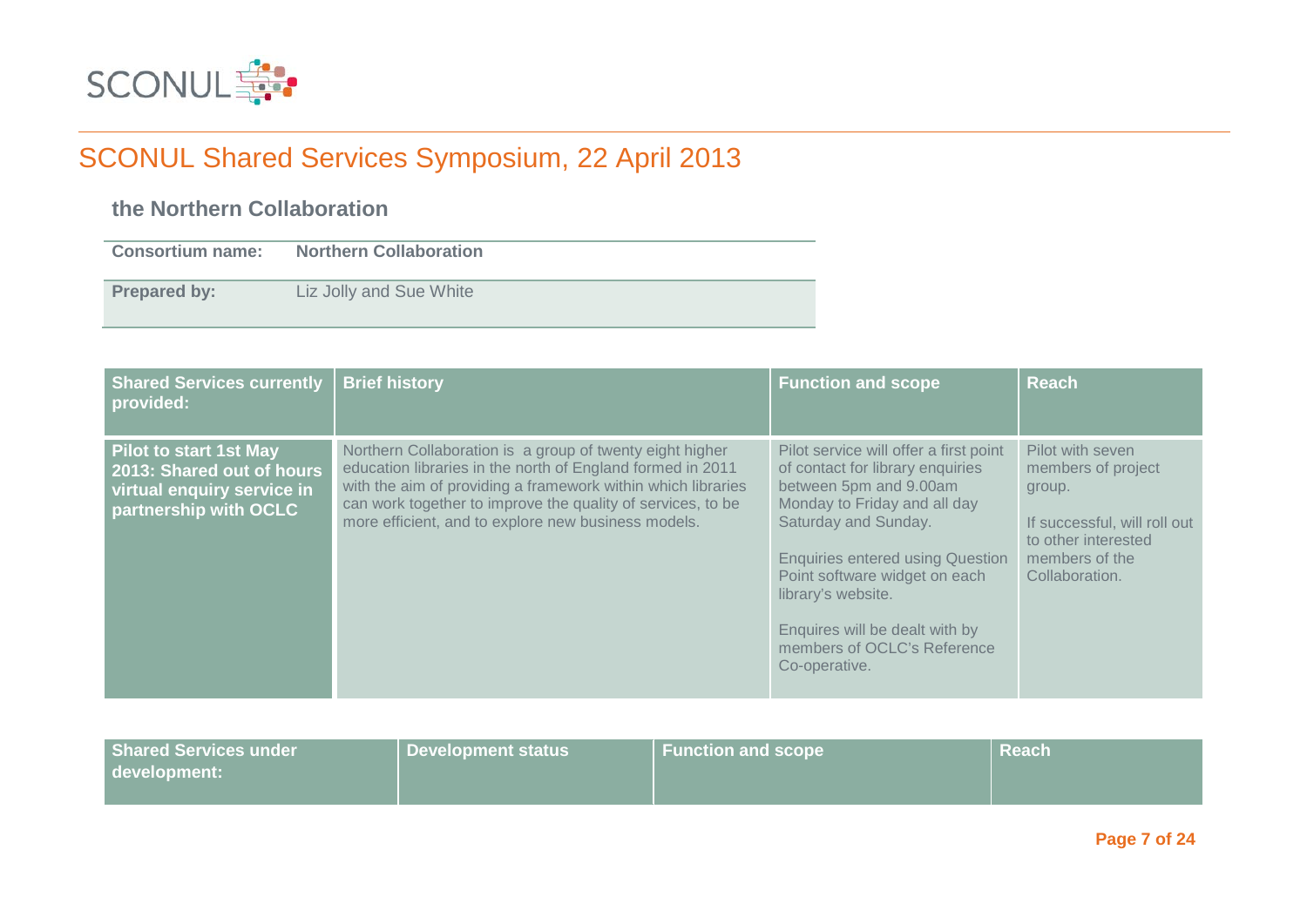

| <b>Exploration of Virtual Enquiry</b><br>Services.                                                            | Initial pilot as above.                                                                                                                    | Data collection and analysis to assist with<br>streamlining of processes and the possible<br>development of new business models<br>including shared and hosted services.                                                                            | <b>Northern Collaboration</b><br>members who have<br>expressed an interest. |
|---------------------------------------------------------------------------------------------------------------|--------------------------------------------------------------------------------------------------------------------------------------------|-----------------------------------------------------------------------------------------------------------------------------------------------------------------------------------------------------------------------------------------------------|-----------------------------------------------------------------------------|
| <b>Technical Services and</b><br>Procurement, with a particular<br>emphasis on procurement of e-<br>resource. | Under development.                                                                                                                         | Currently considering: patron driven<br>acquisition; mobile devices; e-measures and<br>service standards.                                                                                                                                           | Northern Collaboration<br>members who have<br>expressed an interest.        |
| Development of the concept of<br>the 'Library of the North'.                                                  | Under discussion.                                                                                                                          | To include development of reciprocal<br>borrowing scheme for full time undergraduates<br>(and to link, if possible, to SCONUL Access<br>scheme).                                                                                                    | <b>Northern Collaboration</b><br>members.                                   |
| Development of the infrastructure<br>and branding of the Northern<br><b>Collaboration.</b>                    | Under development.<br>Proposal to pilot becoming<br>regional sub-group of SCONUL to<br>be discussed at Directors' meeting<br>in June 2013. | Development of administrative support<br>mechanisms to ensure effective working and<br>optimise return on subscription.<br>To ensure members can clearly advocate the<br>added value of Northern Collaboration<br>membership to their institutions. | Northern Collaboration<br>members.                                          |
| <b>Bi-annual Directors' meeting</b>                                                                           | Next meeting June 2013                                                                                                                     | Considering topical strategic issues.                                                                                                                                                                                                               | <b>Northern Collaboration</b><br>Directors.                                 |
| <b>Inaugural Northern Collaboration</b><br><b>Conference: 'Collaboration: the</b>                             | Planning underway.                                                                                                                         | To share best practice relating to collaborative<br>approaches in service innovation and to                                                                                                                                                         | Northern Collaboration<br>members and the HE                                |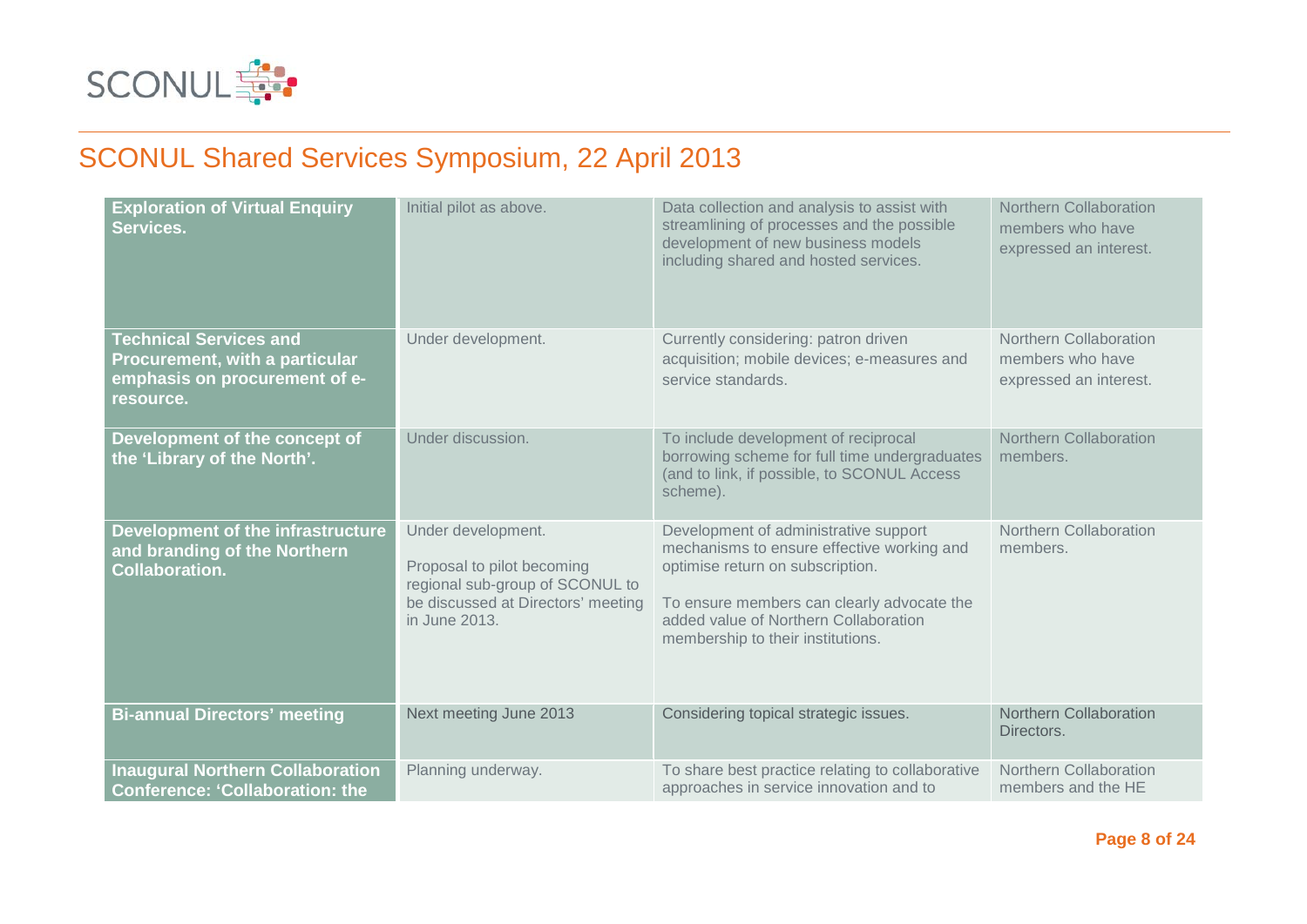

| New Academy' to be held in<br>September 2013. |                    | encourage Northern Collaboration staff to<br>engage in the Collaboration's activities. | community.                                                                                      |
|-----------------------------------------------|--------------------|----------------------------------------------------------------------------------------|-------------------------------------------------------------------------------------------------|
| Informal exchanges of<br>experience.          | Planning underway. | Raising awareness of topical issues and<br>sharing good practice.                      | Northern Collaboration<br>members especially middle<br>managers and operational<br>level staff. |

### **Principles of the Northern Collaboration**

### **1. Aims of the Northern Collaboration**

The Northern Collaboration is a group of higher education libraries in the North of England. Against a background of rapid change in higher education and in the information and technology industries, the group aims to provide a framework within which libraries can work together to improve the quality of services, to be more efficient, and to explore new business models.

### **2. Areas of Collaboration**

During the first year of the agreement, the areas of collaboration will include:

- Exploration of Virtual Enquiry Services: data collection and analysis to assist with streamlining of processes, and the possible development of new business models including shared and hosted services
- Technical Services and Procurement, with a particular emphasis on procurement of e-resources
- Development of the concept of the Library of the North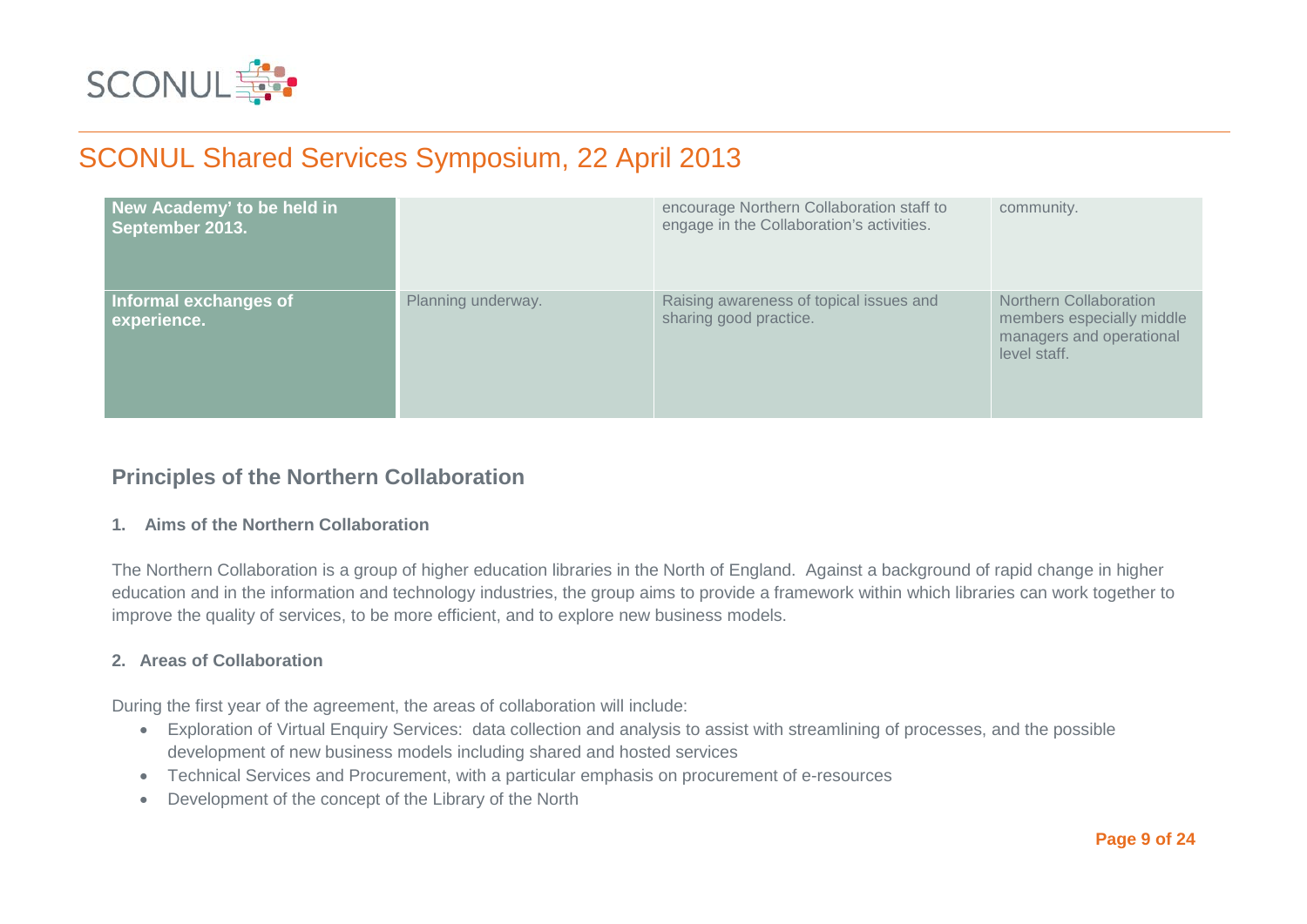

• Development of the infrastructure and branding of the Northern Collaboration

Any specific projects arising out of the collaboration will be subject to further agreement in writing.

### **3. Costs**

Each institution will be responsible for any cost they incur as a result of participating in the collaboration. Should the development of the areas of collaboration incur costs, funding will be sought from appropriate sources.

#### **4. Governance**

A Directors Group will meet twice annually and will include all members. The Directors will agree the composition of the Northern Collaboration Steering Group, which will steer the Northern Collaboration on behalf of the Directors and ensure progress on the areas of co-operation.

### **5. Expectations of members**

The expectation is that all institutions will contribute in some way towards achieving the aims of the Northern Collaboration, for example through participation in one of the areas of collaboration or through membership of the Steering Group or offering venues or services. Members are not required to participate in all areas of collaboration.

### **6. Effective Date and Term**

These principles will come into effect on 1 August 2011 and will be reviewed annually by the Directors Group. Towards the end of the second year of operation (July 2013) the Directors Group will decide whether to extend the term of the Northern Collaboration, and in the event of the term being extended, members will be invited to renew their membership.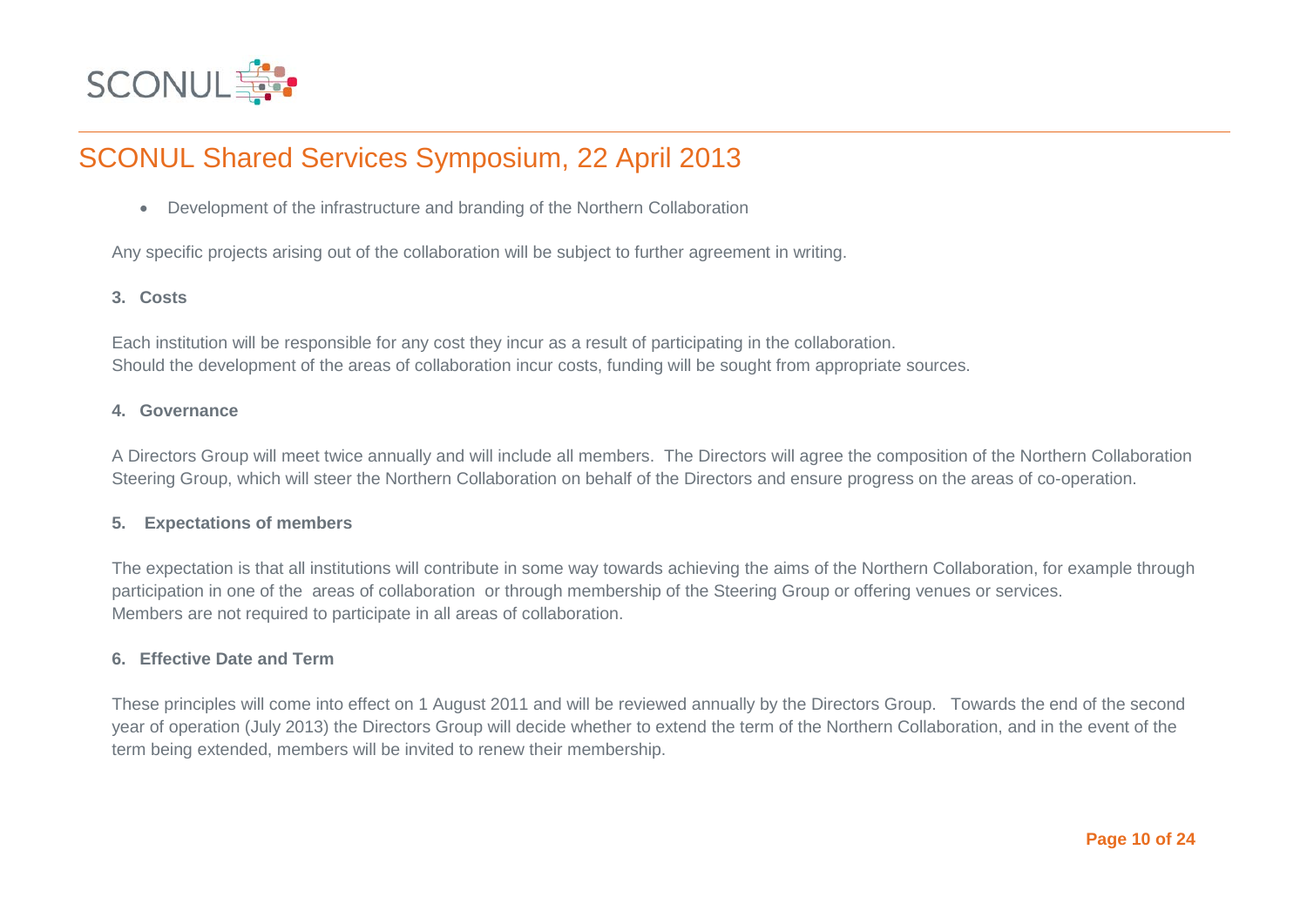

### **7. Intellectual Property**

Nothing in these principles is intended to affect the ownership of intellectual property or to give rise to any Party acquiring or developing any rights in relation to any intellectual property of another Party. The ownership of intellectual property developed in the delivery of an area of collaboration or of a specific project arising from an area of collaboration will be subject to separate agreement.

### **8. Legal effect**

These principles are not intended to be legally binding and no contract, partnership or joint venture is created by it.

### **9. Termination**

These principles may become invalid following mutual agreement between all parties at any time Any party may give three months' notice that they wish to leave the Northern Collaboration.

Signed for the University of \_\_\_\_\_\_\_\_\_\_\_\_\_\_\_\_\_\_\_\_\_\_\_\_\_\_\_\_\_\_\_\_\_\_\_\_\_\_\_\_\_\_\_\_\_\_\_\_\_\_

Name \_\_\_\_\_\_\_\_\_\_\_\_\_\_\_\_\_\_\_\_\_\_\_\_\_\_\_\_\_\_\_\_\_\_\_\_\_\_\_\_\_\_\_\_\_\_\_\_\_\_\_\_\_\_\_\_\_\_\_\_\_\_\_\_\_\_\_

Date \_\_\_\_\_\_\_\_\_\_\_\_\_\_\_\_\_\_\_\_\_\_\_\_\_\_\_\_\_\_\_\_\_\_\_\_\_\_\_\_\_\_\_\_\_\_\_\_\_\_\_\_\_\_\_\_\_\_\_\_\_\_\_\_\_\_\_\_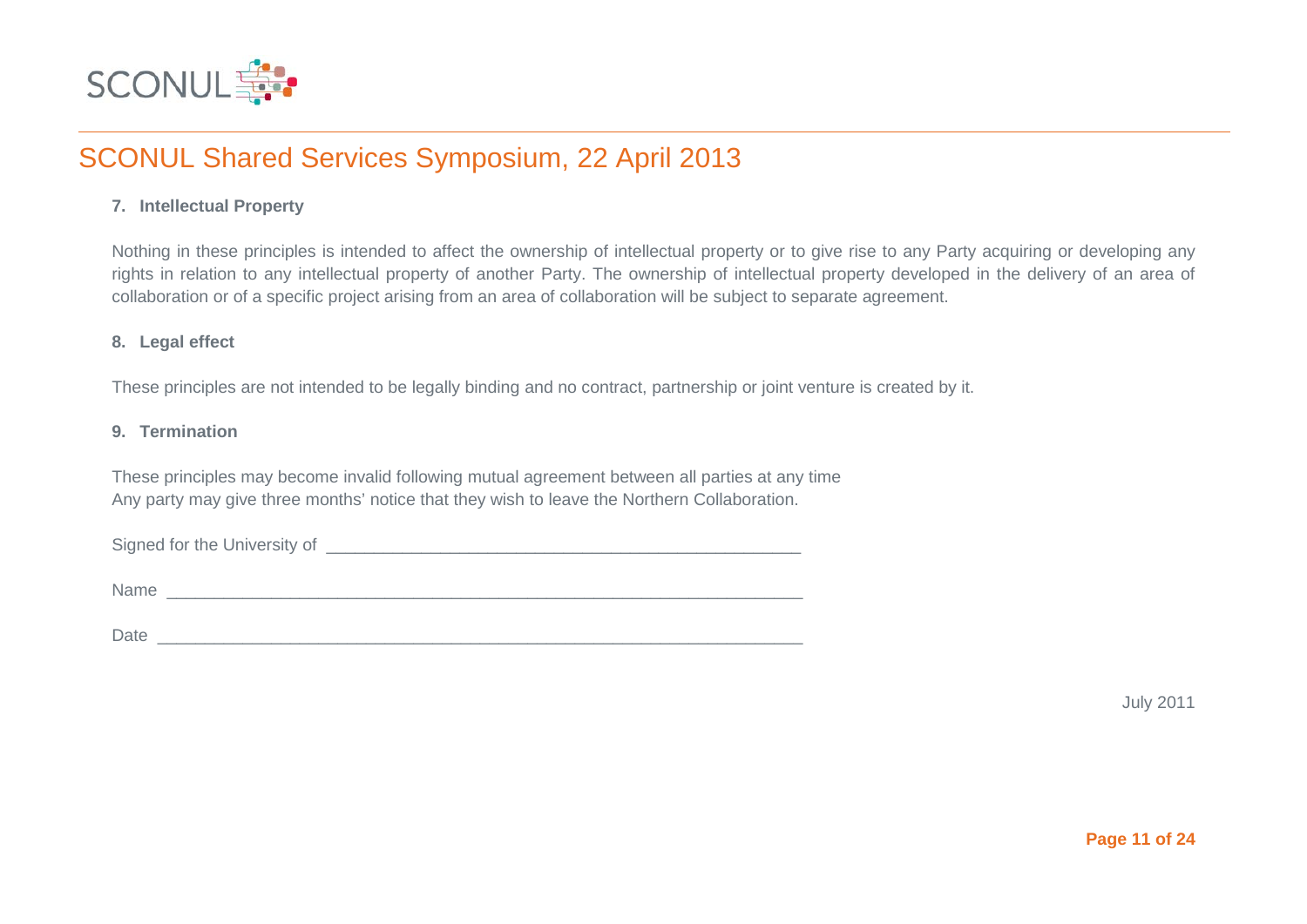

### **NOWAL**

### **Background and summary**

NoWAL (North West Academic Libraries) emerged from CALIM (Consortium of Academic Libraries in Manchester) and comprises the 13 university libraries in the North West of England.

Until summer 2011, NoWAL had a staff of approx. 2.5fte. This was not seen as being sustainable in the then emerging economic climate (salaries were/are funded from subscriptions), and additionally the ways in which member libraries had contributed 'in kind' (space, services, etc) became more problematic. Staffing has therefore now been reduced to 0.6fte, and significant effort has also gone into establishing NoWAL as a Private Limited Company, achieved in August 2012 (we are also applying for charitable status). The process of governance review has not been without challenges, and there are still some unanswered questions, e.g. whether NoWAL needs insurance. During this period of major reorganisation we have continued to focus on our core activities (procurement and CPD), although now often managing these differently from previously because of the much reduced staffing base. For this reason there has been no recent pre-planned development of major new areas.

### **Current and previous areas of activity – further information**

Procurement in NoWAL is managed by the Procurement sub-group and has two strands.

*Monographs procurement*. Originally we went out to tender as CALIM, and subsequently as NoWAL. We now participate in the national framework led by SUPC, but with some local monitoring and information sharing.

*Serials procurement.* As above in terms of how our consortial serials procurement developed. However, serials procurement is now done jointly with LUPC, again with local monitoring and information sharing.

The Procurement sub-group also organises meetings on current topics of interest, e.g. PDA.

*CPD* is managed by the CPD sub-group. Instead of buying in services from professional trainers as we did previously, all NoWAL member institutions are now expected to arrange and host one training session each year (sometimes sessions are run collaboratively). Sessions often take the shape of Exchanges of Experience rather than formal training, and staff benefit from the opportunity to be very open with each other and to build contacts and networks. A number of groups have sprung up following these staff development sessions, allowing members across institutions to continue to share knowledge (e.g. on copyright) or to participate in activities (e.g. benchmarking) within *informal sub-groups.* Directors/Heads of Service also share information and expertise on a regular basis both within Board Meetings and at development sessions held in conjunction with the same. Recent examples have been on Open Access and the Finch Report, and on Research Data Management. NoWAL also holds a conference every couple of years, which is open to non-members as well as to staff in NoWAL institutions. The most recent was 'Beyond the Library: Student Transition and Success', and attracted participants from a range of disciplines.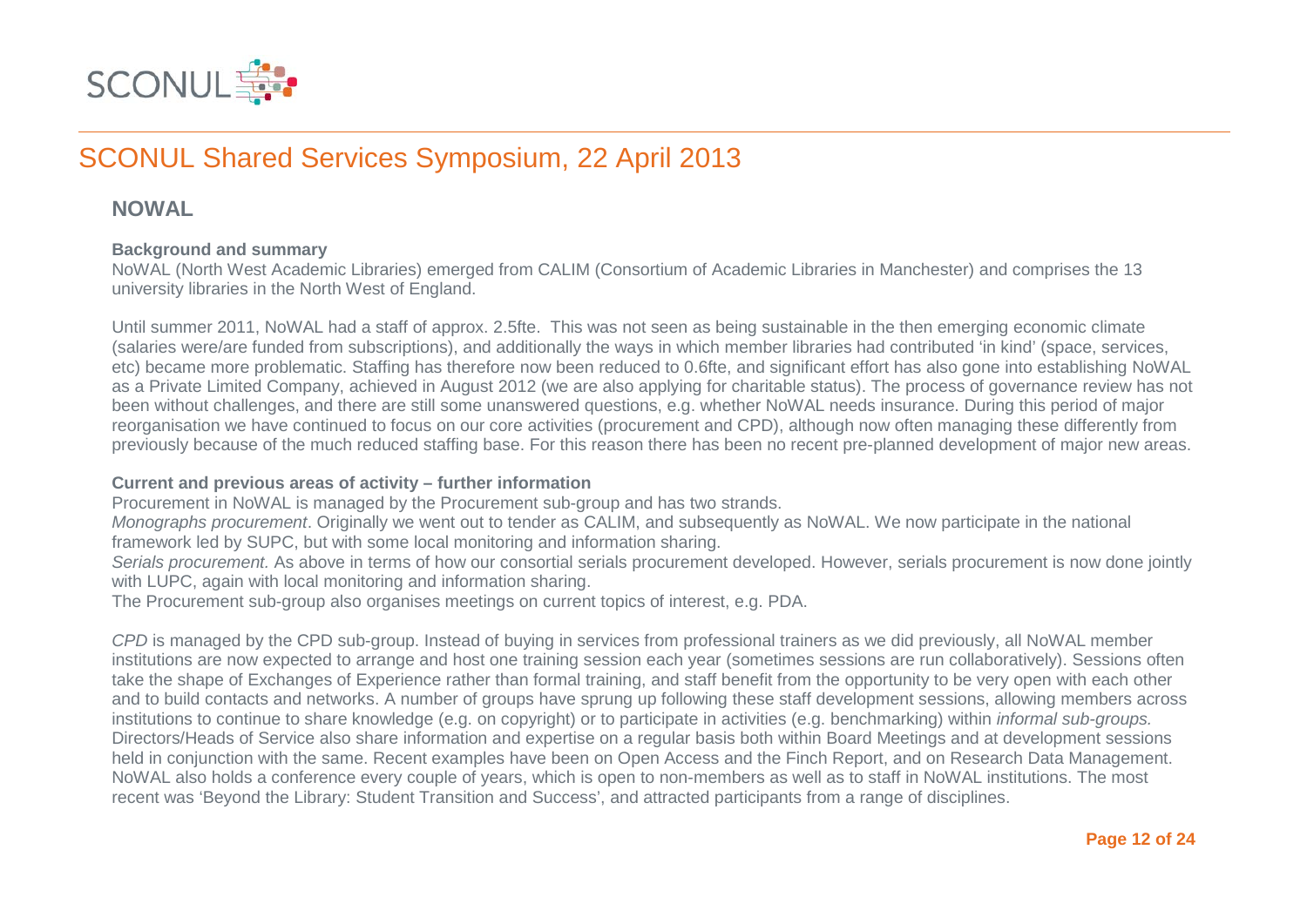

Earlier projects/activities undertaken within NoWAL covered areas such as joint procurement of e-resources, shared storage, vertical search engines and digitisation. Some of these and indeed other former regional initiatives now operate under wider umbrella frameworks, e.g. Sconul access.

#### **The future**

Now that issues relating to governance are almost resolved and new ways of operating (e.g. in relation to CPD) are becoming established, we are again looking to the future. Although no new projects are as yet being planned, activities elsewhere (e.g. the M25 catalogue search facility) are watched with interest. A particular area of uncertainty is how NoWAL and the Northern Collaboration (NC) will work in relation to each other in future, as there is considerable cross-membership and it makes little sense to duplicate activity that is better pursued at wider regional or even national level. For the time being it has been agreed within NoWAL to work closely with the NC and find synergies for future working, which might (or might not) include shared administration and objectives.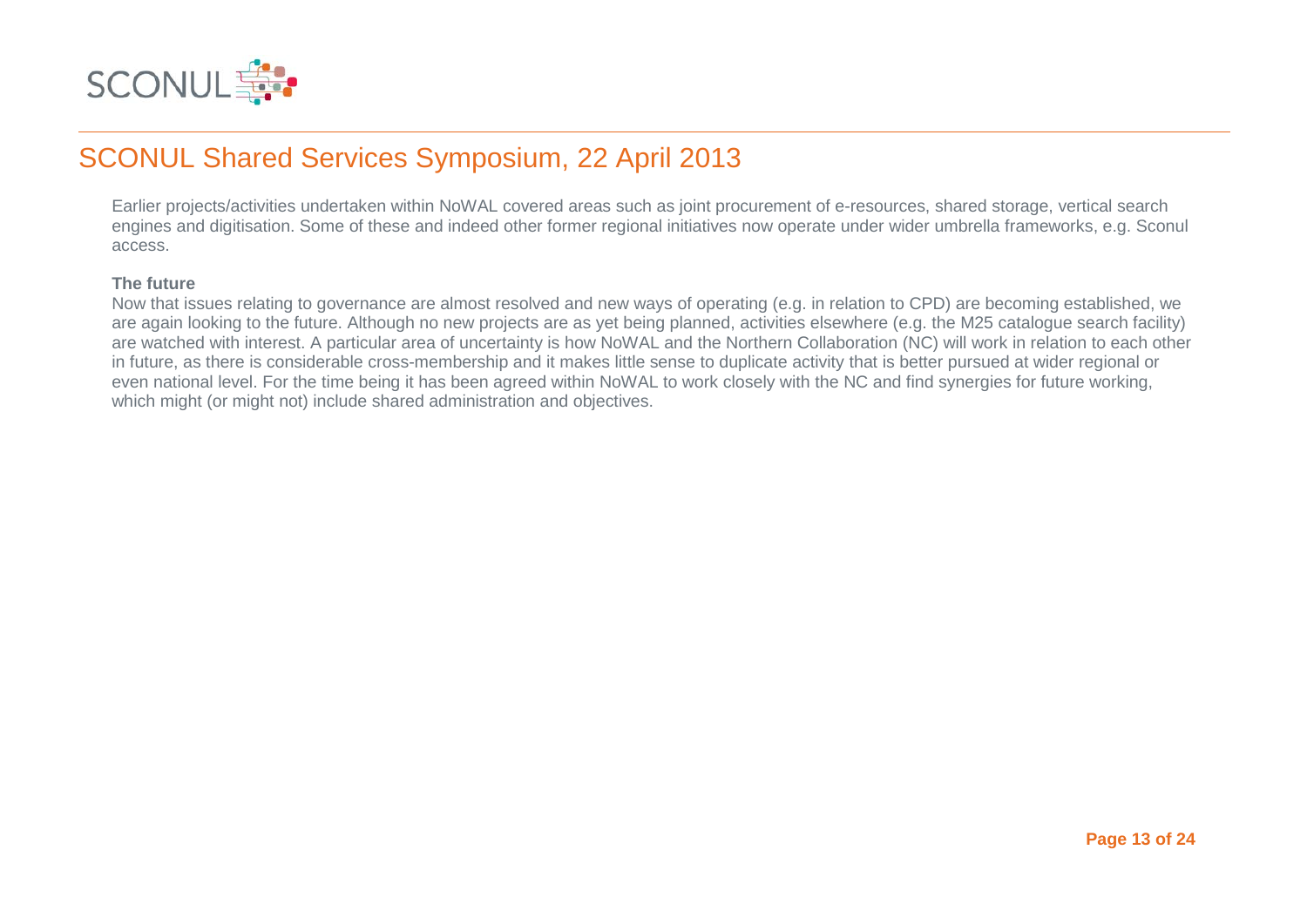

### **Performance Measurement and Benchmarking Consortium**

| <b>Consortium name:</b> | <b>Performance Measurement and Benchmarking Consortium</b>                           |
|-------------------------|--------------------------------------------------------------------------------------|
| <b>Prepared by:</b>     | Sue White, Director of Computing and Library Services, University<br>of Huddersfield |

| <b>Brief history</b>                                                                                                                                                                                                                                                          | <b>Function and scope</b>                                                                                                                                                                                                                                                                                                                                                                                                                                                                                                                                                                                                                                       | <b>Reach</b>                                                                                                                                                                                      |
|-------------------------------------------------------------------------------------------------------------------------------------------------------------------------------------------------------------------------------------------------------------------------------|-----------------------------------------------------------------------------------------------------------------------------------------------------------------------------------------------------------------------------------------------------------------------------------------------------------------------------------------------------------------------------------------------------------------------------------------------------------------------------------------------------------------------------------------------------------------------------------------------------------------------------------------------------------------|---------------------------------------------------------------------------------------------------------------------------------------------------------------------------------------------------|
| Started in 1998 as the 'Benchmarking<br>Consortium', with 4 University Libraries<br>(Derby, Huddersfield, LeedsMet and<br>Staffordshire), which participated in the<br>SCONUL benchmarking pilots projects<br>co-ordinated by Stephen Town. Now<br>extends to 8 institutions. | Function has been to undertake process benchmarking, some of which has been published by<br><b>LISU</b><br>http://www.lboro.ac.uk/microsites/infosci/lisu/pages/publications/asothers.html<br>Studies include: Shelving, Acquisition workflows, Weekend services, Advice desks. The<br>outcomes of these have led to efficiencies and enhanced service delivery.<br>In the last 2-3 years the benchmarking projects have been scaled back, primarily because<br>institutions no longer have the required staff resource to dedicate to intensive high quality<br>benchmarking activities. The focus is now on informal sharing of good practice and experience. | Current<br><b>University</b><br>membership:<br>Derby<br><b>Huddersfield</b><br>LeedsMet<br>Liverpool<br>Liverpool John<br><b>Moores</b><br>Salford<br>Sheffield<br><b>Hallam</b><br>Staffordshire |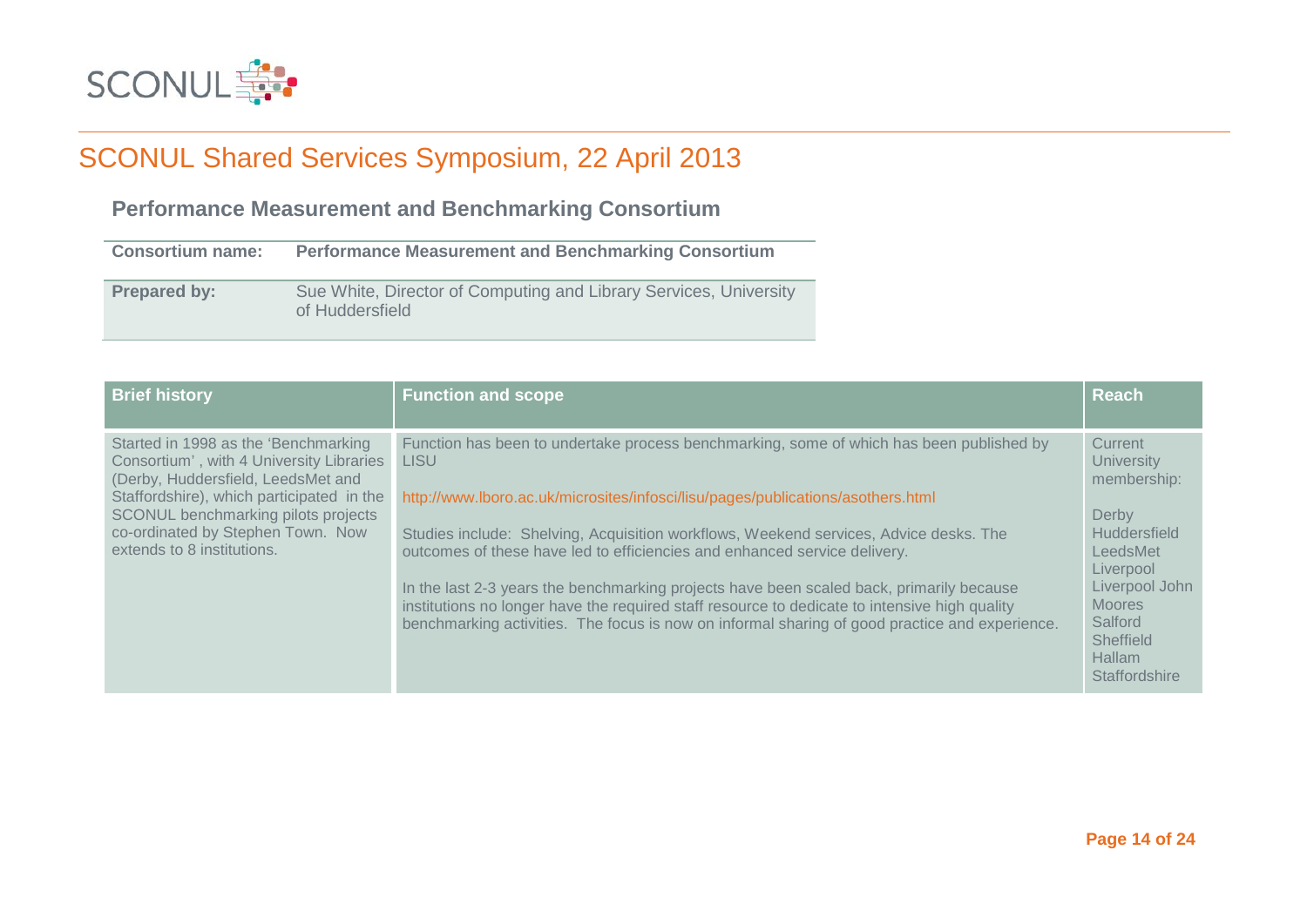

### **SCURL**

**Consortium name: Scottish Confederation of University and Research Libraries**

**Prepared by:** Jill Evans, SCURL Service Development Manager

| <b>Shared Services</b><br>currently<br>provided:                                                                                                                         | <b>Brief history</b>                                                                                                                                                                                                                                                                                                                                                              | <b>Function and scope</b>                                                                                                                                                                                                                                                                                                                                                                                    | <b>Reach</b>                                                                                                                                                                                                                                                                                                               |
|--------------------------------------------------------------------------------------------------------------------------------------------------------------------------|-----------------------------------------------------------------------------------------------------------------------------------------------------------------------------------------------------------------------------------------------------------------------------------------------------------------------------------------------------------------------------------|--------------------------------------------------------------------------------------------------------------------------------------------------------------------------------------------------------------------------------------------------------------------------------------------------------------------------------------------------------------------------------------------------------------|----------------------------------------------------------------------------------------------------------------------------------------------------------------------------------------------------------------------------------------------------------------------------------------------------------------------------|
| <b>Content</b><br>procurement of<br>print books and<br>periodicals.<br><b>SCURL</b><br><b>SCOPNet</b><br><b>Books)</b><br><b>SCURL</b><br><b>SCOPNet</b><br>Periodicals) | Collaborative procurement emerged in<br>mid1990s with a contract to include all<br>Scottish HEIs and the National Library<br>of Scotland. 2 <sup>nd</sup> contract in 2003<br>extended to Northern Ireland HEIs and<br>also National Museums Scotland.3 <sup>rd</sup><br>contract in 2008 extended to Scottish<br>Further Education Colleges. Next ITT to<br>be issued late 2013. | To provide selection, acquisition, and<br>purchasing collaboratively while supporting<br>individual institutional remits and subject<br>disciplines. The scope is print books e-<br>books, print and e-periodicals, and standing<br>orders. The agreement is for content in<br>English-language and institutional discounts<br>are achieved through reaching the<br>collaborative target set by the supplier | All Scottish HEIs, the National Library of<br>Scotland, National Museums of Scotland,<br>and Further Education Colleges. The 2<br>Northern Ireland HEIs call off on the<br>periodicals contract. The Advanced<br><b>Procurement for Universities and Colleges</b><br>(APUC) conduct the procurement on behalf<br>of SCURL. |
| <b>Collaborative</b><br>procurement of<br><b>Electronic</b>                                                                                                              | Scottish Higher Education Digital Library<br>(SHEDL) emerged in 2009 specifically<br>for Scottish HEIs but has now achieved<br>publisher agreements to extend to<br>National Library of Scotland, National                                                                                                                                                                        | To eliminate differential access, to offer<br>wider range of content to our users, to<br>provide a richer research infrastructure to<br>support research pooling. The scope<br>extends to 11 publishers and suppliers with                                                                                                                                                                                   | Now, in 2013, content available to all<br>Scottish HEIs, NLS, NMS, and Scottish FE<br>Colleges. The terms of the licence dictate<br>availability of access from within an<br>institution or off-site access. SHEDL                                                                                                         |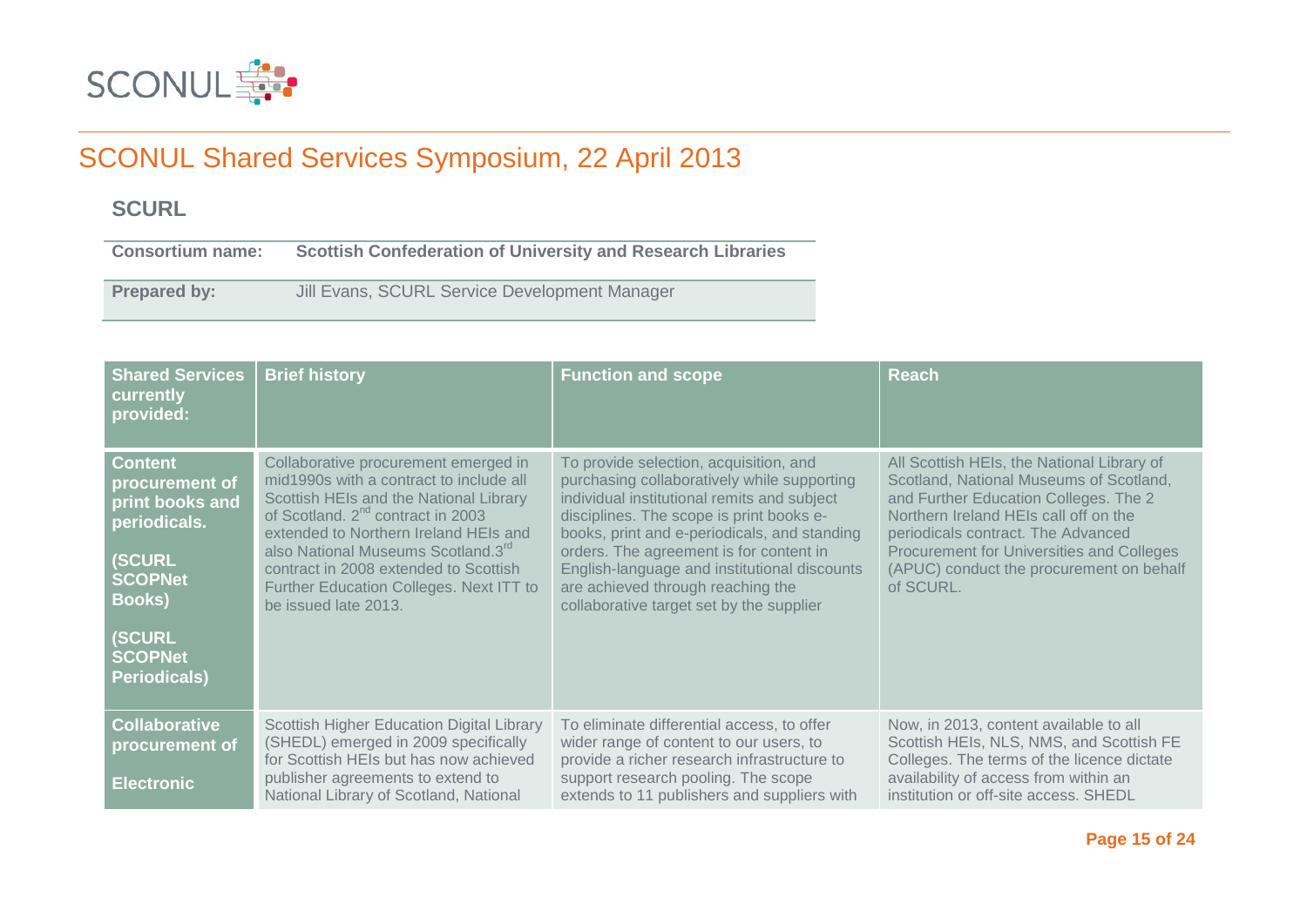

| content of<br>periodicals<br><b>Scottish Higher</b><br><b>Education</b><br><b>Digital Library</b><br><b>SHEDL)</b> | Museums Scotland, and Scottish<br>Further Education Colleges. The<br>concept of SHEDL differs from Nesli2 as<br>all institutions commit financially to the<br>subscription and this provides a greater<br>negotiation stance with a commitment<br>from SHEDL to the publisher for a<br>defined contract period. The content<br>delivered by SHEDL provides equality of<br>access to resources for all Scottish<br>students and researchers. SHEDL<br>received a Shared Services award from<br>the Scottish Library and Information<br>Council in the Scottish Parliament. | content of significant interest to all SCURL<br>partners' teaching & research portfolios.                                                                                                                                                                                                                                                                                                                                                                                      | colleagues identify the selected publishers'<br>content to match the institutional profile and<br>then SHEDL opens negotiations directly with<br>the publishers and with contracts finalised<br>by JISC Collections.                                                                                                  |
|--------------------------------------------------------------------------------------------------------------------|---------------------------------------------------------------------------------------------------------------------------------------------------------------------------------------------------------------------------------------------------------------------------------------------------------------------------------------------------------------------------------------------------------------------------------------------------------------------------------------------------------------------------------------------------------------------------|--------------------------------------------------------------------------------------------------------------------------------------------------------------------------------------------------------------------------------------------------------------------------------------------------------------------------------------------------------------------------------------------------------------------------------------------------------------------------------|-----------------------------------------------------------------------------------------------------------------------------------------------------------------------------------------------------------------------------------------------------------------------------------------------------------------------|
| <b>Collaborative</b><br>procurement of<br>e-content<br><b>(SCURL eBooks</b><br>Group)                              | The SCURL Ebooks Group was<br>launched in mid 2012 to investigate<br>potential of a joint procurement of ebook<br>content as SHEDL periodical publishers<br>began to market access to their ebook<br>content.                                                                                                                                                                                                                                                                                                                                                             | To evaluate the opportunities of a contract<br>with suppliers, ebook bundles and also<br>single titles from aggregators, and as<br>bundles from publishers, & noting different<br>business models such as PDA, lease or<br>perpetual access, concurrent access,<br>single/multi user licence, DRM restrictions,<br>quality of recent titles, textbooks, APC, and<br>level of discount. A list of criteria has been<br>created which is shared with the<br>publishers/supplier. | All Scottish HEIs, the NLS, the NMS,<br>Scottish FE colleges, and ultimately Scottish<br>public libraries. APUC provide guidance on<br>the preferred route to market. SHEDL has<br>identified the collective level of expenditure it<br>is prepared to commit to this contract for<br>comprehensive cover of content. |
| <b>SCURL</b><br><b>Collaborative</b><br><b>Academic Store</b><br>for Scotland                                      | CASS was discussed in the early 2000s<br>by SCURL and emerged as a regional<br>service in 2004. This type of activity of a<br>shared space has not been superceded<br>by a national service, (the UKRR.) The                                                                                                                                                                                                                                                                                                                                                              | SCURL members were invited to select and<br>deposit print content to CASS for an agreed<br>fee, and with a document delivery service. A<br>number of institutions used this opportunity<br>to review collection management policies, to                                                                                                                                                                                                                                        | All SCURL members invited to participate,<br>service in place until 2009 and then content<br>was repatriated or offered to the UK<br>Research Reserve (UKRR) to assist in the<br>development of the service. Currently                                                                                                |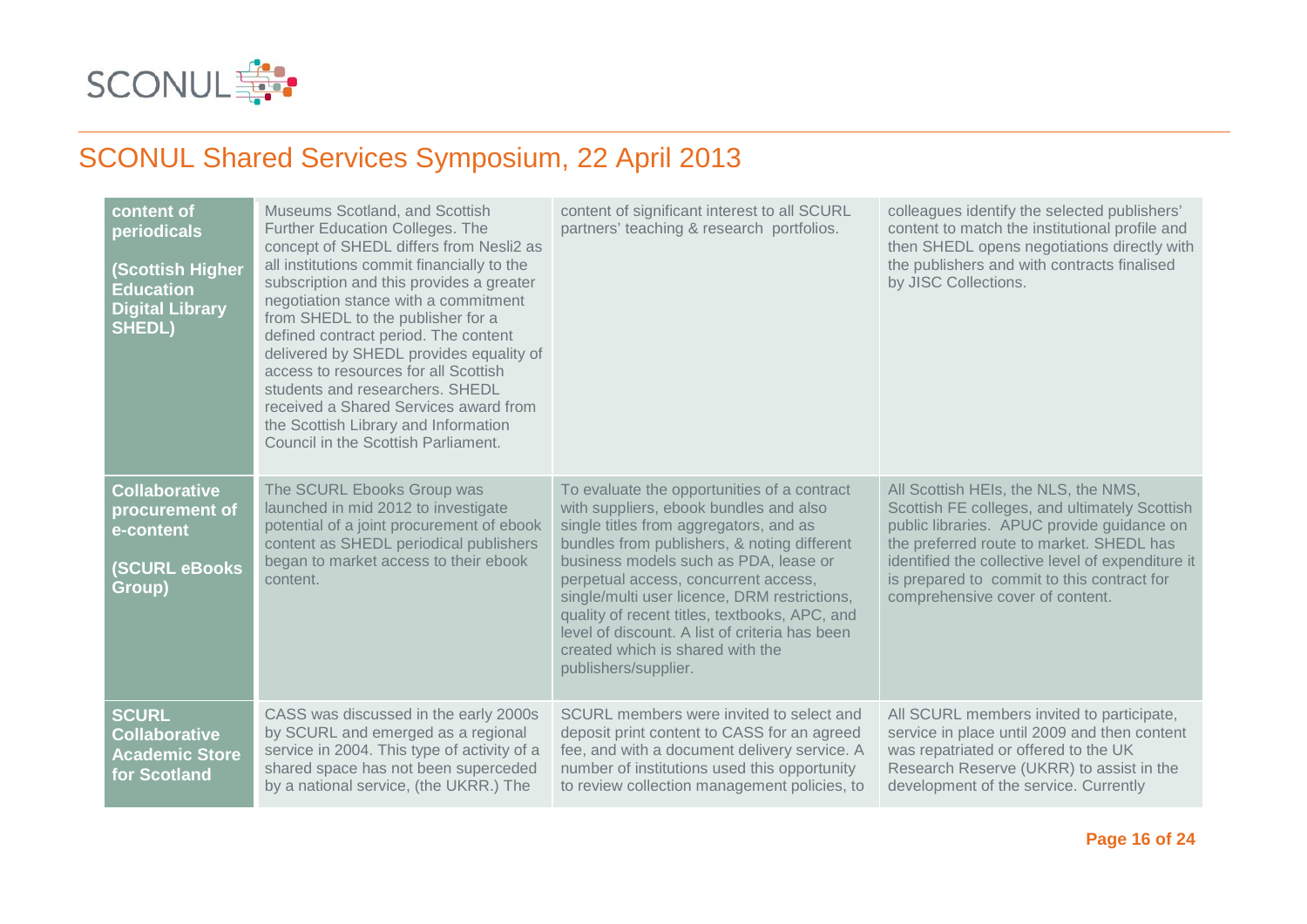

| (CASS)                                                                                   | National Library of Scotland, as a<br>trusted member of SCURL, provided<br>serviced and costed space for storage<br>of low use but research valuable<br>material.                                                                                                                                                                                               | redevelop the space from which the content<br>formerly occupied, and to encourage users<br>to access the equivalent e-version of the<br>stored content.                                                                                                                                                                                                                                                                                                                                                                                 | discussions recur on viability of a central<br>store for SCURL.                                                                                |
|------------------------------------------------------------------------------------------|-----------------------------------------------------------------------------------------------------------------------------------------------------------------------------------------------------------------------------------------------------------------------------------------------------------------------------------------------------------------|-----------------------------------------------------------------------------------------------------------------------------------------------------------------------------------------------------------------------------------------------------------------------------------------------------------------------------------------------------------------------------------------------------------------------------------------------------------------------------------------------------------------------------------------|------------------------------------------------------------------------------------------------------------------------------------------------|
| <b>SCURL</b><br><b>Communities of</b><br><b>Practice (CoPs)</b><br><b>Infrastructure</b> | The wide range of Communities of<br>Practice, which are regarded as a<br>shared service, has the infrastructure to<br>support their activities for Librarians at<br>all levels across the Scottish universities<br>and Further Education Colleges. The<br>CoPs are a key strategic element of the<br>SCURL Plan 2012-2014 to "maximise"<br>knowledge exchange." | Maximising knowledge exchange, sharing<br>good practice and supporting succession<br>planning emerges through the CoPs'<br>activities. Each CoP has a Facilitator,<br>communicates through a JIscmail list,<br>convenes meetings, and are supported by<br>the SCURL Service Development Manager.<br><b>Current CoPs are:</b><br>Access, Collection Managers, Deputy<br>Directors, Disaster Planning, Institutional<br>Repositories, Legal Issues, Mobile Devices,<br>Reading Lists, Scottish Metadata Platform,<br>and System Managers. | Librarians at all stages in their career in<br>HEIs, Further Education Colleges, public<br>libraries, and the JISC RSC Scotland.               |
| <b>SCURL Scottish</b><br><b>Digital Library</b><br><b>Consortium</b><br>(SDLC.)          | SDLC provides support for a range of<br>services to the members of SCURL who<br>wished to benefit from the expertise.<br>SDLC was originally convened by the<br>members who had collaboratively<br>procured the same Library Management<br>System (LMS).                                                                                                        | The main services offered by SDLC are a<br>shared LMS, procurement of a shared<br>discovery service, and shared institutional<br>repository hosting services.                                                                                                                                                                                                                                                                                                                                                                           | 11 member institutions representing HEIs,<br>Scottish Government, National Library of<br>Scotland, Signet Library, and Observatory<br>Library. |
| <b>ROWAN</b>                                                                             | Currently three SCURL members,<br>geographically distant, sharing the same                                                                                                                                                                                                                                                                                      | To provide the benefits of sharing to the<br>University of the Highlands and Islands (UHI)                                                                                                                                                                                                                                                                                                                                                                                                                                              | >20 campuses/learning institutions across<br>the physical footprint of Scotland. This                                                          |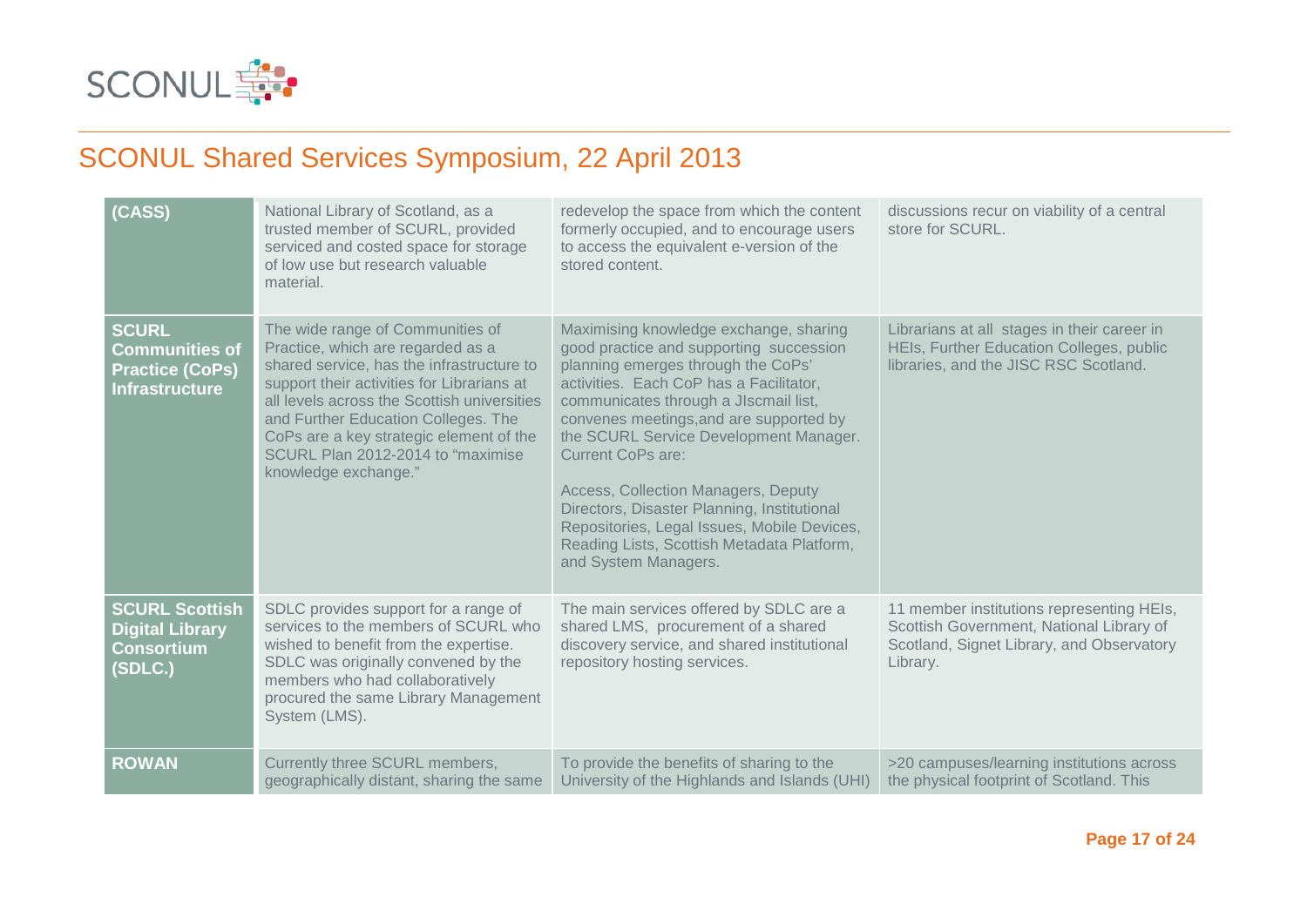

| <b>Consortium</b> | LMS which was launched in February<br>2013. | (13 colleges & research institutions),<br>University of the West of Scotland (UWS) (4)<br>campuses) and the Scottish Rural University<br>College (SRUC) (3 campuses). Key aspects<br>of the consortium are shared governance, all<br>partners equal, shared Systems Manager, all<br>partners contribute to annual maintenance,<br>shared server environment, bib records, a<br>single patron db, and each partner has their<br>own branded OPAC landing page. | model could be replicated to to other<br>consortia. |
|-------------------|---------------------------------------------|---------------------------------------------------------------------------------------------------------------------------------------------------------------------------------------------------------------------------------------------------------------------------------------------------------------------------------------------------------------------------------------------------------------------------------------------------------------|-----------------------------------------------------|
|-------------------|---------------------------------------------|---------------------------------------------------------------------------------------------------------------------------------------------------------------------------------------------------------------------------------------------------------------------------------------------------------------------------------------------------------------------------------------------------------------------------------------------------------------|-----------------------------------------------------|

| <b>Shared Services under</b><br>development:                                                           | <b>Development status</b>                                                                                                                             | <b>Function and scope</b>                                                                                                                                                                                                                                  | <b>Reach</b>                                                                                                                                                                                 |
|--------------------------------------------------------------------------------------------------------|-------------------------------------------------------------------------------------------------------------------------------------------------------|------------------------------------------------------------------------------------------------------------------------------------------------------------------------------------------------------------------------------------------------------------|----------------------------------------------------------------------------------------------------------------------------------------------------------------------------------------------|
| <b>Open Scholarship:</b><br><b>Enhancing Repository</b><br>Infrastructure in<br><b>Scotland (ERIS)</b> | ERIS JISC funded project complete<br>and recommendations under<br>discussion with 2 SCURL institutions<br>leading on the progress of the<br>outcomes. | To motivate researchers to deposit their work<br>in repositories & facilitate integration of<br>repositories in research. Trusted cross-<br>repository resource discovery service to<br>support research pooling at cross-institutional<br>research depth. | The aim is to consider a Scottish<br>Council on Open Scholarship for<br>all Scottish research, to consider<br>Gold vs Green, and also to<br>consider the central aggregation of<br>metadata. |
|                                                                                                        | The Group will meet on 19.04.13 to<br>review their remit.                                                                                             | To permit greater availability of shared records<br>for copy cataloguing, identify possible target<br>sets of material for digitisation, and to articulate<br>with LMS planning                                                                            | All Scottish HEIs, NLS, NMS,<br>Scottish FE Colleges, JISC<br>Scotland RSC and public libraries.                                                                                             |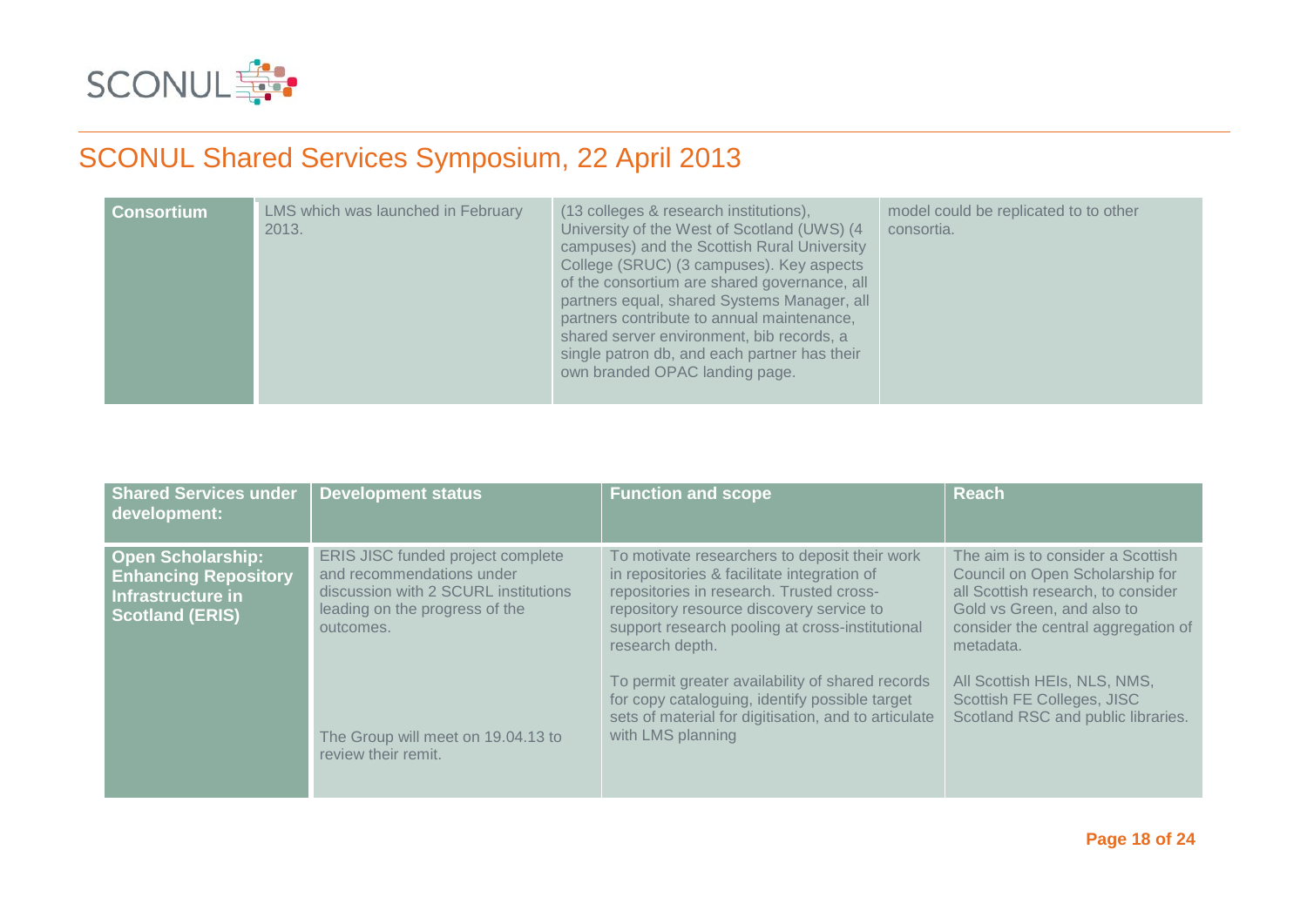

| <b>SCURL Scottish</b><br><b>Metadata Task and</b><br><b>Finish Group</b>                                                                                           |                                                                                                                                                                                                                                                                                                                                                                                                             |                                                                                                                                                                                                                                                                                                                                                                                                                                                                                           |                                                                                                                                                                                                                                                                                                                               |
|--------------------------------------------------------------------------------------------------------------------------------------------------------------------|-------------------------------------------------------------------------------------------------------------------------------------------------------------------------------------------------------------------------------------------------------------------------------------------------------------------------------------------------------------------------------------------------------------|-------------------------------------------------------------------------------------------------------------------------------------------------------------------------------------------------------------------------------------------------------------------------------------------------------------------------------------------------------------------------------------------------------------------------------------------------------------------------------------------|-------------------------------------------------------------------------------------------------------------------------------------------------------------------------------------------------------------------------------------------------------------------------------------------------------------------------------|
| <b>Library Management</b><br><b>Systems: The Benefits</b><br>of Sharing<br>(TBOS)project and also<br>the SCURL Library<br><b>Services Platform</b><br><b>Group</b> | Phase One of the JISC funded project<br>has submitted the Final Report and<br>Phase Two will begin.<br>The SCURL Library Services Platform<br>Task Force will convene their meetings<br>imminently with a remit of identifying<br>resources required, complete the<br>exploratory work of the outputs of<br>TBOS, options appraisal, complete<br>business planning to progress to<br>implementation or not. | Phase One: Would a shared LMS improve<br>services in Scotland? Key benefits for users,<br>content and systems explored and confirmed,<br>& the success common to shared LMS<br>identified. Recommendations included<br>conducting an in-depth survey & gap analysis<br>on e-content across all Scottish HEIs, including<br>a current assessment of KB+ (to which all<br>SHEDL data has been populated), and policies<br>to be developed on access to records and<br>content to be agreed. | All Scottish HEIs, all Scottish FE<br>Colleges, the NLS, the NMS, the<br>Scottish Digital Library Consortium<br>(SDLC), ROWAN Partnership<br>which includes Scottish land-based<br>colleges, SEDAR Consortium<br>which includes public libraries, and<br>the Scottish Library and<br>Information Council (SLIC.)<br>As above. |
| <b>Scottish Digital Library</b><br>Consortia (SDLC)                                                                                                                | CoPs, Task Forces, and Task & Finish<br>Groups have been convened from<br>invitations circulated to SCURL<br>members and with meeting dates<br>scheduled.                                                                                                                                                                                                                                                   | While in their early stage of adoption, these<br>groups each have a term of reference, a remit,<br>and an understanding of their relevance to the<br>SCURL Plan 2012-2014. The areas of activity<br>are Open Journal Software hosting and<br>support, shared disaster recovery, and<br>research data management                                                                                                                                                                           | SCURL members, interested and<br>supportive business partners,<br>other consortia.                                                                                                                                                                                                                                            |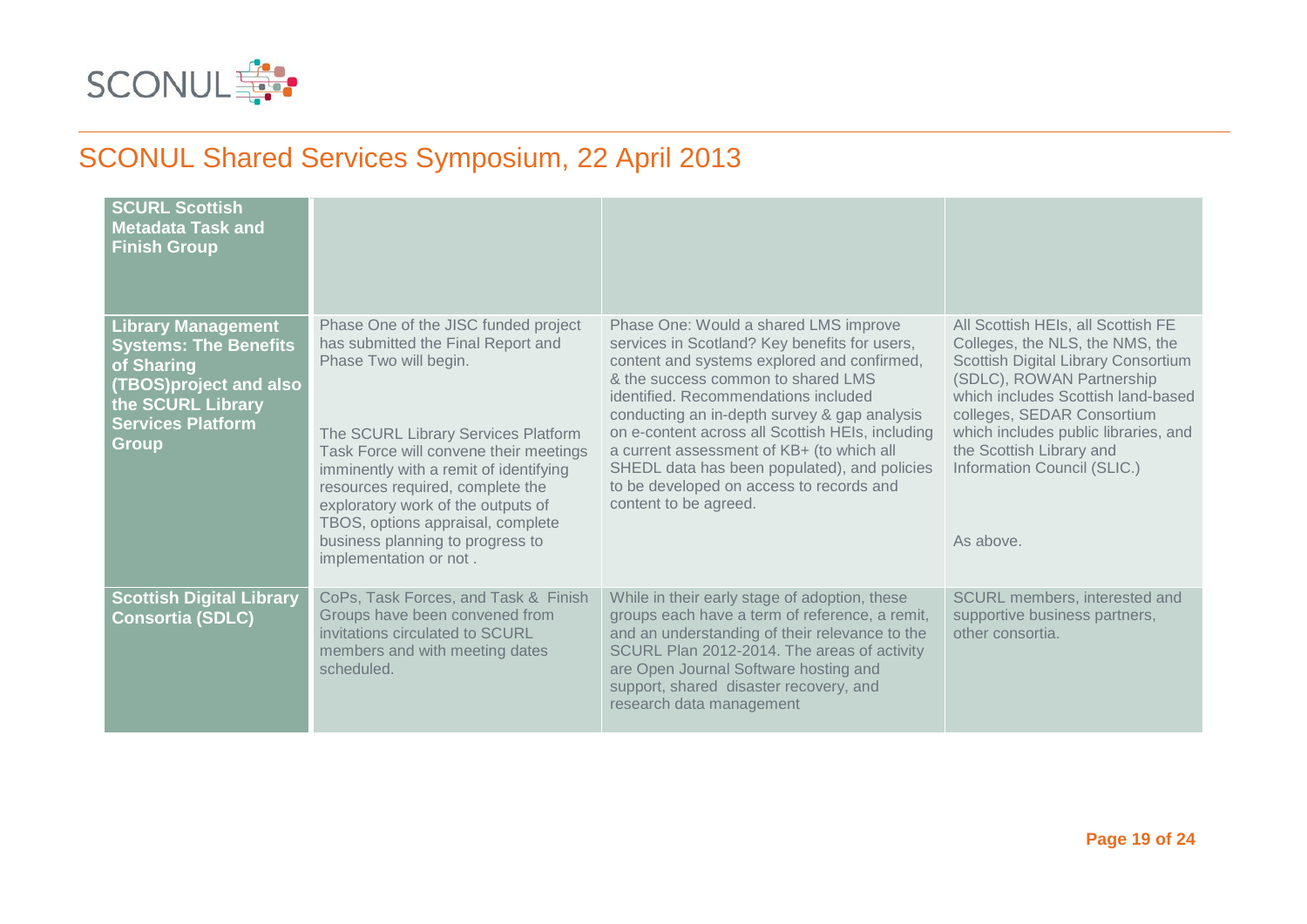

### **SWHELS**

**Consortium name: SWHELS**

**Prepared by:** Martin Myhill

| <b>Shared Services</b><br>currently provided: | <b>Brief history</b>                                               | <b>Function and scope</b>                  | <b>Reach</b>                                                                                               |
|-----------------------------------------------|--------------------------------------------------------------------|--------------------------------------------|------------------------------------------------------------------------------------------------------------|
| Joint LMS-<br><b>UWE/Bath/Bath Spa</b>        | Sirsi/Dynix since 1998 (Bath/UWE)                                  | Joint LMS                                  | Limited to partners                                                                                        |
| <b>GW4 - Research</b><br><b>Consortium</b>    | 2012 (Bath, Bristol, Cardiff, Exeter).<br>NB Cardiff not in SWHELS | <b>Research Group</b>                      | In development                                                                                             |
| <b>SWHELS</b>                                 | 2005-, meeting location rotates<br>amongst members                 | HE Library Forum for<br>South West England | Includes non-SCONUL members; meets twice per year<br>and liaises with SWRLS network (esp Public Libraries) |

| <b>Shared Services under</b><br>development: | Development status                                  | <b>Function and scope</b>           | <b>Reach</b>            |
|----------------------------------------------|-----------------------------------------------------|-------------------------------------|-------------------------|
| <b>FXPlus</b>                                | Began 1 April 2013 as a privately owned company (by | Shared service management -         | Limited to partners but |
|                                              | Universities of Exeter and Falmouth)                | <b>Campus and Academic services</b> | first of a new breed?   |

**Page 20 of 24**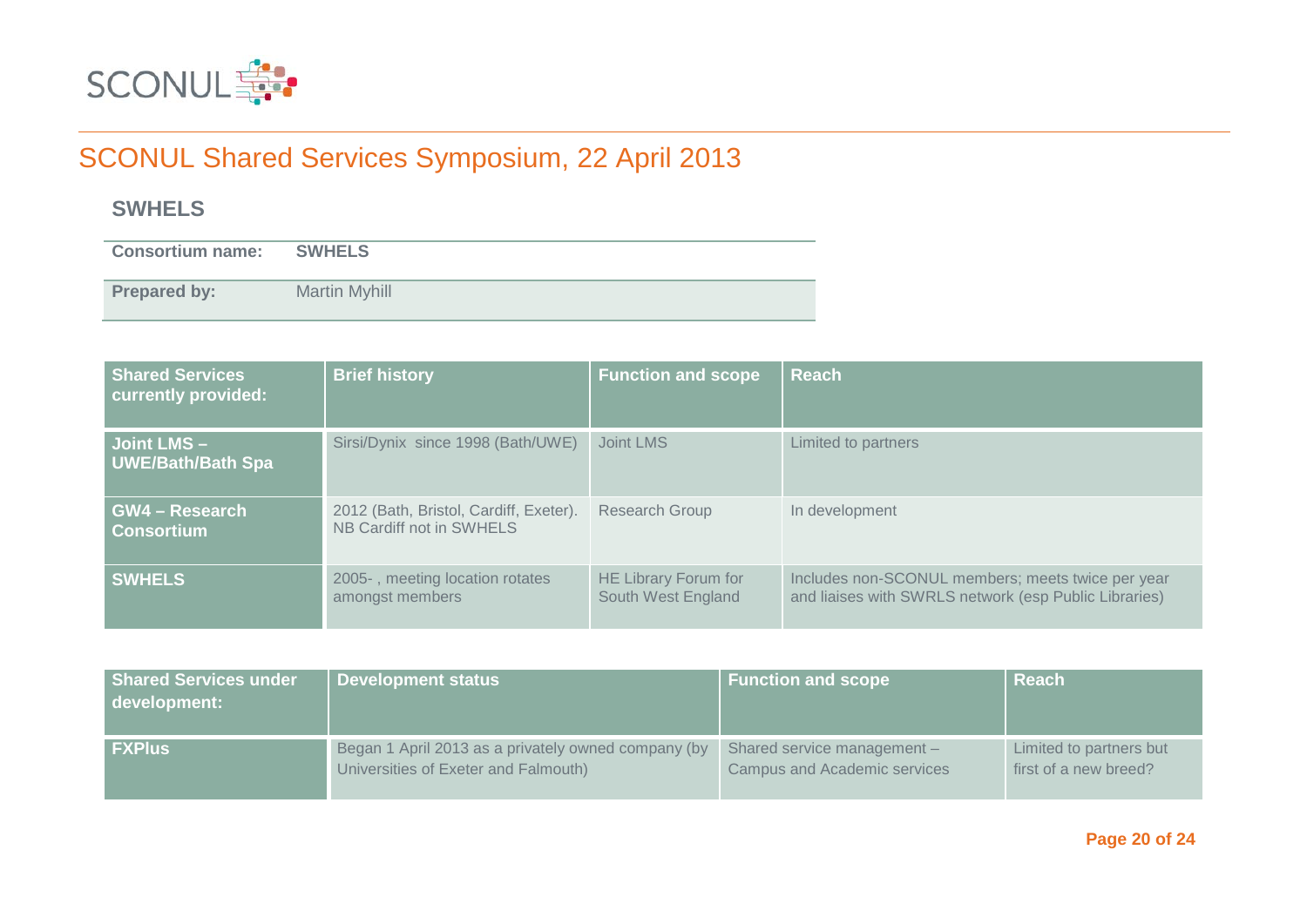

### **WHELF**

**Consortium name: WHELF**

**Prepared by:** Mark Hughes

| <b>Shared Services</b><br>currently<br>provided:                             | <b>Brief history</b>                                                                                                                                                                                                                                                             | <b>Function and scope</b>                                                                                                                                                                 | <b>Reach</b>                            |
|------------------------------------------------------------------------------|----------------------------------------------------------------------------------------------------------------------------------------------------------------------------------------------------------------------------------------------------------------------------------|-------------------------------------------------------------------------------------------------------------------------------------------------------------------------------------------|-----------------------------------------|
| <b>WHEEL (Wales</b><br><b>Higher Education</b><br><b>Electronic Library)</b> | Relatively recent formation (within last 3 years). Aiming to utilise a<br>SHEDL type model to share procurement of electronic resources                                                                                                                                          | Collaborative purchase of electronic<br>resources. Works closely with JISC<br>Collections. Currently only 1 deal in<br>place with OUP. Looking to expand<br>substantially in coming years | <b>WHELF</b><br>institutions            |
| <b>Various Project</b><br>related                                            | Too many to list - See http://whelf.wordpress.com/current-initiatives/.<br>Long history of collaborative projects that have gone on to mainstream<br>services as well as shorter output focussed projects e.g. around<br>Digitisation often led by the National Library of Wales | See brief history                                                                                                                                                                         | <b>WHELF</b><br>institutions            |
| Gregynog<br><b>Symposium</b>                                                 | Every year WHELF and HEWIT organise a residential colloquium at<br>Gregynog Hall, the University of Wales conference centre, for library<br>and IT staff to discuss recent developments and to exchange<br>experiences                                                           | Provide exchange of experience,<br>knowledge sharing & networking across<br><b>WHELF institutions on ICT and Library</b><br>side                                                          | HEWIT /<br><b>WHELF</b><br>institutions |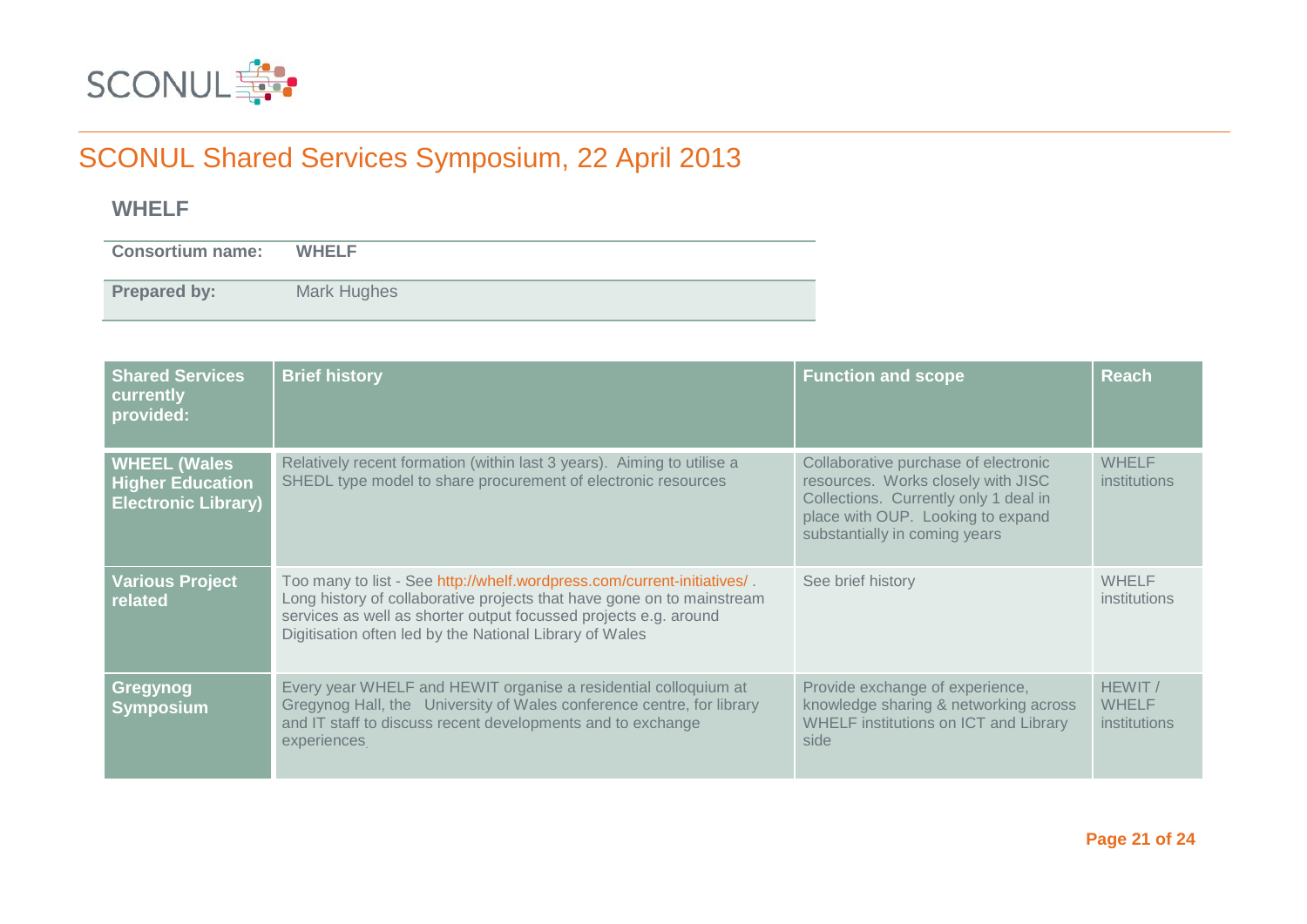

| <b>Shared Services</b><br>under<br>development:             | <b>Development status</b>                                                                                                                                                                                                            | <b>Function and scope</b>                                                                                                                                                                                                                                           | <b>Reach</b>                                         |
|-------------------------------------------------------------|--------------------------------------------------------------------------------------------------------------------------------------------------------------------------------------------------------------------------------------|---------------------------------------------------------------------------------------------------------------------------------------------------------------------------------------------------------------------------------------------------------------------|------------------------------------------------------|
| <b>Walk In Access</b><br><b>Wales</b>                       | Project has reported & produced a toolkit for use in<br>implementations. Pilot site at UW Trinity St David has<br>implemented                                                                                                        | "to enable members of the public to access<br>electronic resources in Welsh HE libraries".<br>Aim is to have a walkin access provision<br>across all WHELF members within near<br>future.                                                                           | <b>WHELF</b><br><b>Institutions</b>                  |
| <b>Shared Library</b><br><b>Management</b><br><b>System</b> | Task & Finish group finalising detail for confirmation by WHELF<br>prior to commitment & project implementation. Aiming to have<br>final commitment by August 2013, and undertake selection /<br>procurement immediately after that. | Provide a formal consortium & joint library<br>system offering across the WHELF libraries'<br>(and including NHS Wales who currently<br>share Cardiff University's LMS).<br>Once a shared LMS platform is in place<br>further collaborative scope will be explored. | <b>WHELF</b><br>Institutions, NHS<br>Wales libraries |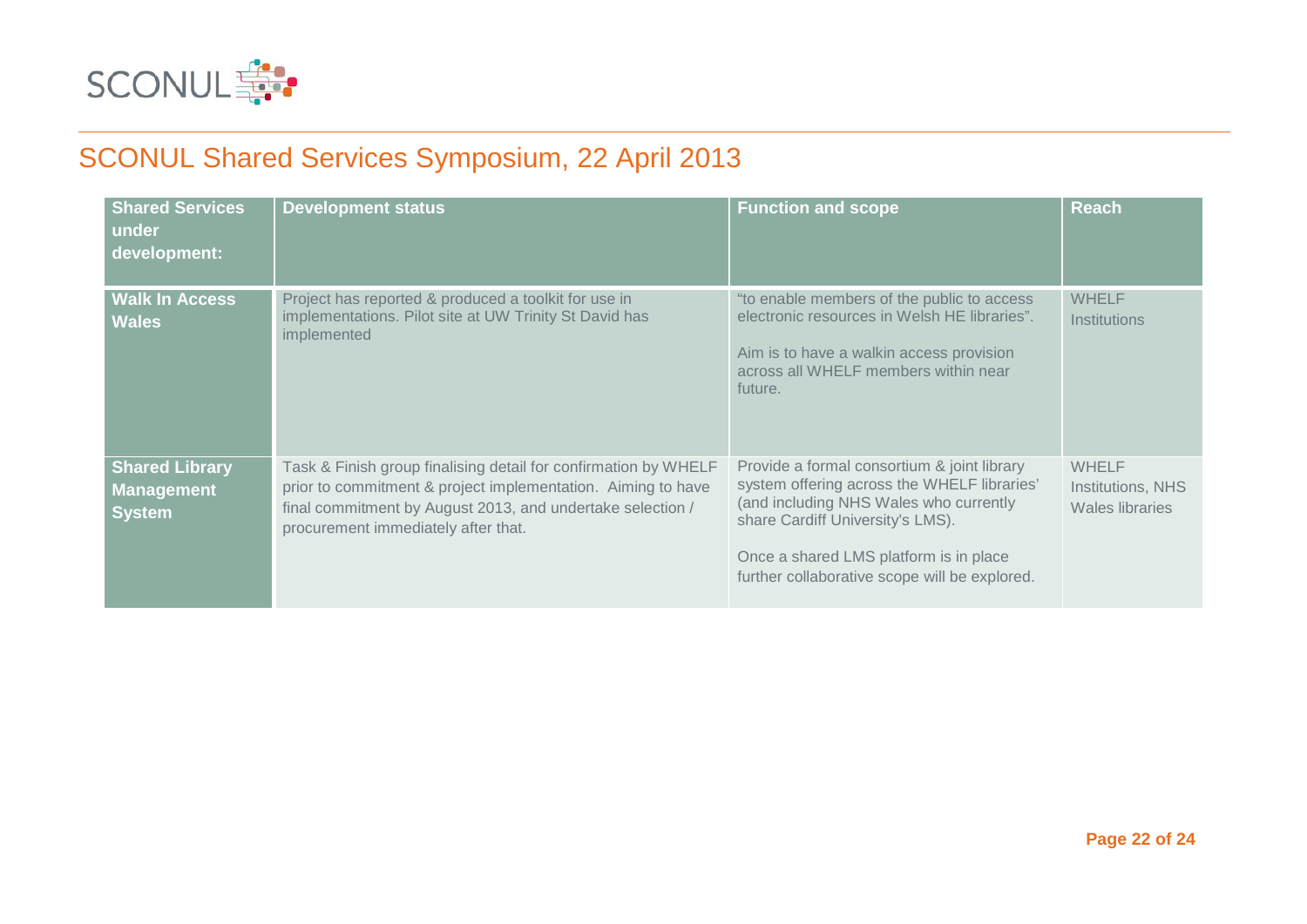

**White Rose Consortium**

| <b>Consortium</b>   | <b>White Rose (Library Directors)</b>                     |
|---------------------|-----------------------------------------------------------|
| name:               |                                                           |
| <b>Prepared by:</b> | Stephen Town, University of York with acknowledgements to |
|                     | Stella Butler, University of Leeds                        |
|                     | Martin Lewis, University of Sheffield                     |

| <b>Shared Services currently provided:</b>                                | <b>Brief history</b>                                                                                                                                    | <b>Function and scope</b>         | <b>Reach</b> |
|---------------------------------------------------------------------------|---------------------------------------------------------------------------------------------------------------------------------------------------------|-----------------------------------|--------------|
| <b>White Rose Research Online (WRRO)</b>                                  | 2004-; developed through JISC SHERPA grant<br>2007 JISC IncReASe project to develop and<br>increase content<br>2012 Technical review by Sero Consulting | Joint Institutional<br>Repository | Global       |
| <b>White Rose E-Theses Online (WREO)</b>                                  |                                                                                                                                                         | Joint E-thesis repository         | Global       |
| Connections of WRRO to REF related databases in the<br>three Universities | In progress                                                                                                                                             |                                   |              |

| <b>Shared Services under</b><br>development: | Development status                                                | <b>Function and scope</b>                     | l Reach |
|----------------------------------------------|-------------------------------------------------------------------|-----------------------------------------------|---------|
| <b>Research Data Management</b>              | In progress. Will be informed by:<br>JISC RoaDMap project (Leeds) | Joint service for Research Data<br>Management | Global  |